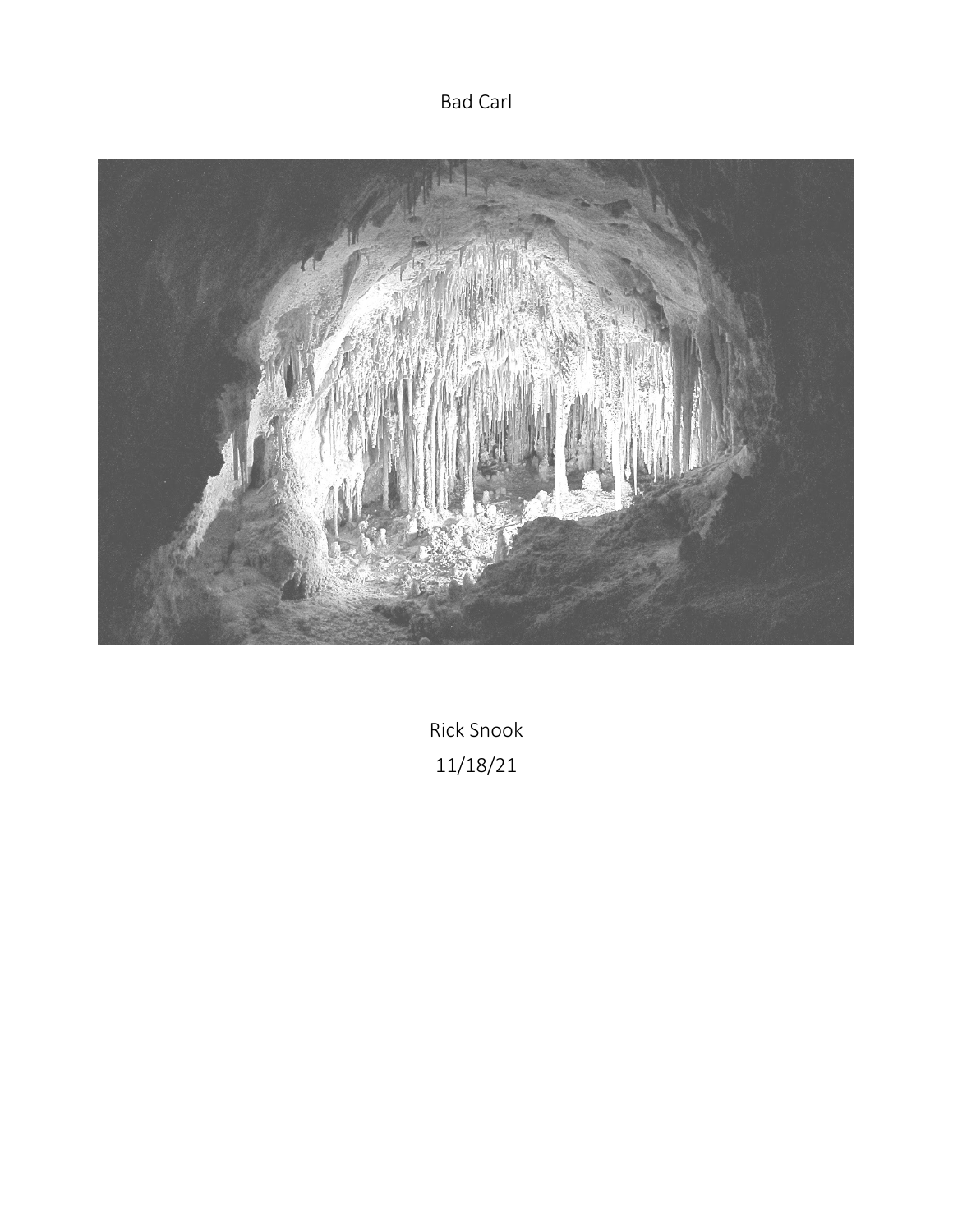### Chapter 1:

# Dear Diary

Carl woke up with a familiar sense of hunger and anxiety. His bedside clock said 6:45. He put on his robe and went to the bathroom down the hall where he emptied his bowels, washed his hands and face and wiped up the counter with the paper towel he used on his hands. On seeing his reflection he saw behind him his daughter. "You're not here," he said.

"Neither are you," she replied.

Returning to his room his mind was absorbed in what he needed to do to get some heroin. And some coke. Sandra had said they needed some coke, and she had a way to get some money. It was still before 7:00 a.m. so he got dressed, found 7 quarters in his change jar which made him feel very good.

You can always benefit from saving change, he thought.

His skin felt prickly. Not too unpleasant yet. He made sure he had a lighter, some foil and and pen in his pocket and went downstairs to the payphone.

He called Jordan and asked to borrow her car when she was at work. She agreed under the condition that Carl refill the tank. Carl agreed.

Jordan was the sister of his dead wife. She felt some duty towards him.

He called another number and Jose answered. Carl asked him if he wanted a driver and Jose said that today was a good day for it because he had a lot of stops.

"We'll be drivin' all day, so I give you two bags," he said.

Carl asked that one of them be white (as opposed to the black that was his usual desired item) and Jose remarked on his odd purchase but said that that would be fine, that he had some today he could bring.

He checked the time. Not even 7:15 and Jordan didn't go to work until after 7:30. Her condo was only 6 blocks away. He stepped out into the morning air and the coolness woke him up as well as a cup of coffee.

Which was good because he couldn't afford a cup of coffee.

The sun was just peeking up over the mountains. Walking quickly it astounded him how quickly the scenery changed going from his dilapidated hotel room to the ritzy condos that took over the empty warehouses nearby where Jordan lived.

She met him at the door, all ready for work. She was short and stocky but looked very much in charge in her smart blue pantsuit and designer briefcase. He told her he needed the car to help a friend. When he dropped her off at work, she admonished him to be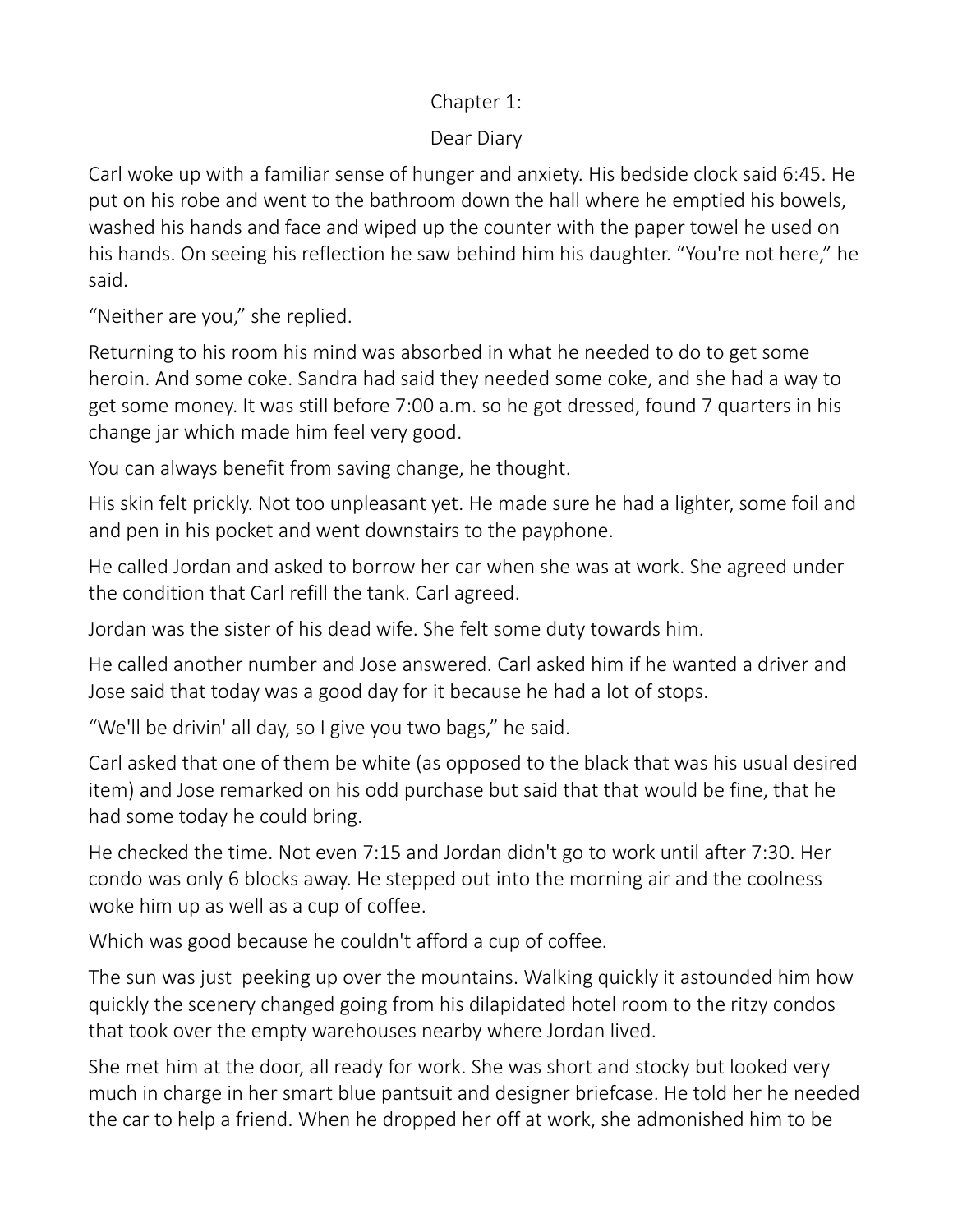safe and to please fill the tank this time.

He headed for highway 30. He heard someone in the back seat. It wasn't her; it was the demon. Looking wasn't necessary- he knew exactly what the creature looked like.

"I have never met a human who was more of a waste of air. At least you're not breathing air anymore," he said from the backseat. "The world is a better place without you, that's for certain."

"You aren't real," Carl said.

"Pot and kettle," said the demon.

Carl drove to Scapoose to pick up Jose at the Safeway there. Jose said that their first stop was at 135<sup>th</sup> and Division ("at the Jesus store" he said) and so that was where they went. On the way, Jose opened his knapsack and rummaging around as though he lost something for a minute, pulled out a deodorant container.

Holding it up he said, "Right Guard."

He took off the cap and screwed the deodorant bar all the way forward, so it fell out into his hand. Underneath the bar were little bags. He pulled out 2. "One brown, one white."

Afterwards he was silent, as usual.

"What's at the church store? Are you religious?" Carl asked and immediately felt improper for asking.

Jose laughed and said, "Only Jesús Malverde!" In saying this he took a locket out from his shirt where it hung around his neck. Carl presumed it was a picture of his saint but didn't ask any more about it.

They stopped at what appeared to be a store specializing in Spanish language evangelical christian sermons on videotape. Posters showed they had dubbed Billy Graham and some others, but most appeared to be ministers with Latin names. Jose got out of the car and went inside.

Carl opened the small bag of brown sticky heroin and took the foil and pen out of his pocket. Screwing the barrel off the pen he pressed the foil into a bowl shape at one end of the empty barrel. He broke a very small piece off of the heroin and smeared it on the foil.

A voice behind Carl said, "You don't belong here." It was the demon.

He didn't turn around. "You don't belong. Leave me alone. I have to take care of business," he said.

"Your business is to die," the demon said. "Which you've already done. So, mission accomplished. Dead dead dead."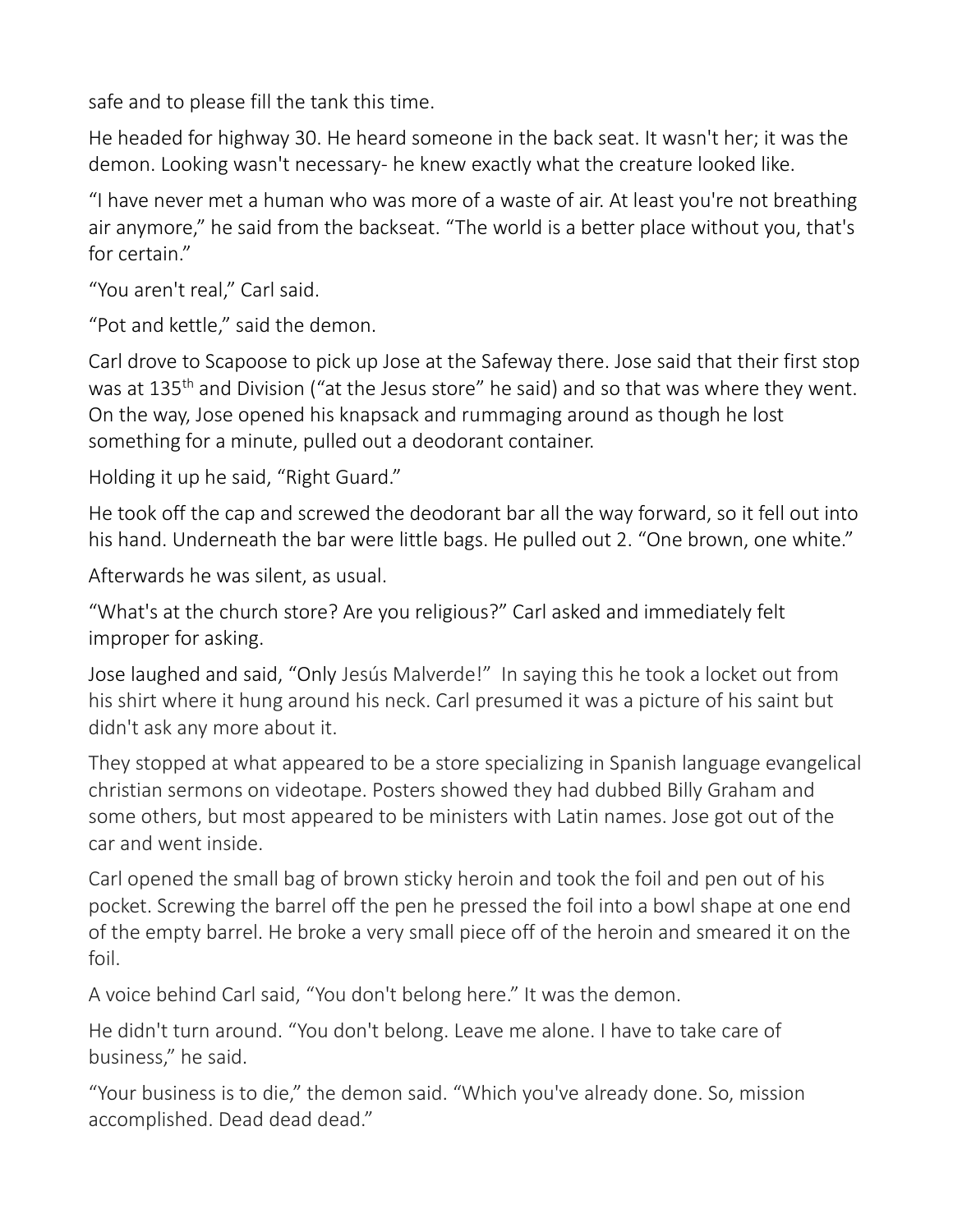Obviously, Carl's approach to getting the little fucker to shut up was not working.

Carl considered this for a moment and then replied, "You just don't like to be awake. You'll be fine in no time."

There was quiet. Ah, thank God, Carl thought.

Flicking his lighter under the foil he gradually heated the heroin which soon reached a point where it vaporized. He always tried to make it go as far as possible by not heating it too fast.

Inhaling the vapor through the barrel he felt the sensation in the very back of his skull: a slight buzz followed by a gigantic weight being taken off of his head. He got 2 hits. It was enough and really all he wanted was enough.

The peace he experienced was not one of blank euphoria but rather just an acceptance and appreciation for things just as they are. The way they are has, in Carl's recent memory, mostly been a horror show.

Carl looked in the back seat. Nobody there.

"Good", he said out loud to no one.

Eventually Jose came back with a whole shopping bag full of videotapes. Putting them on the floor he pulled one out. Holding it up he said, "This one will save your soul. Head for 16<sup>th</sup> and Belmont."

He popped it open and inside was a tightly packed brick of heroin, maybe a few ounces, not yet broken into salable bags. He put this in his pack and tossed the bag of videotapes in the back. "You can have these," he said. "Head for train station on Sandy."

Jose rolled the window down. The weather blowing in from the Gorge whistled and hissed. They drove off. Carl could hear the demon laughing in the wind but not in a way that was unkind.

With that they meandered all over Portland making deliveries, setting up meetings. Jose had a flip phone and kept on it the whole time. Some of the time he went inside a building and Carl waited in the car. Sometimes They would meet people at a transit mall (when he wasn't being driven, Jose would take public transit around to deliver product). Carl did another smear of heroin before they were done for the day. He still had most of it left.

Feeling pretty good about things he drove the car back to Jordan's condo and stuck the keys in her mail slot. He had not filled the gas tank.

Carl rode the bus to Sandra and Jerry's apartment in southeast where he was soon sitting at the cluttered dining/ living room table. Jerry was at work on an overnight janitorial crew at the Regal theaters.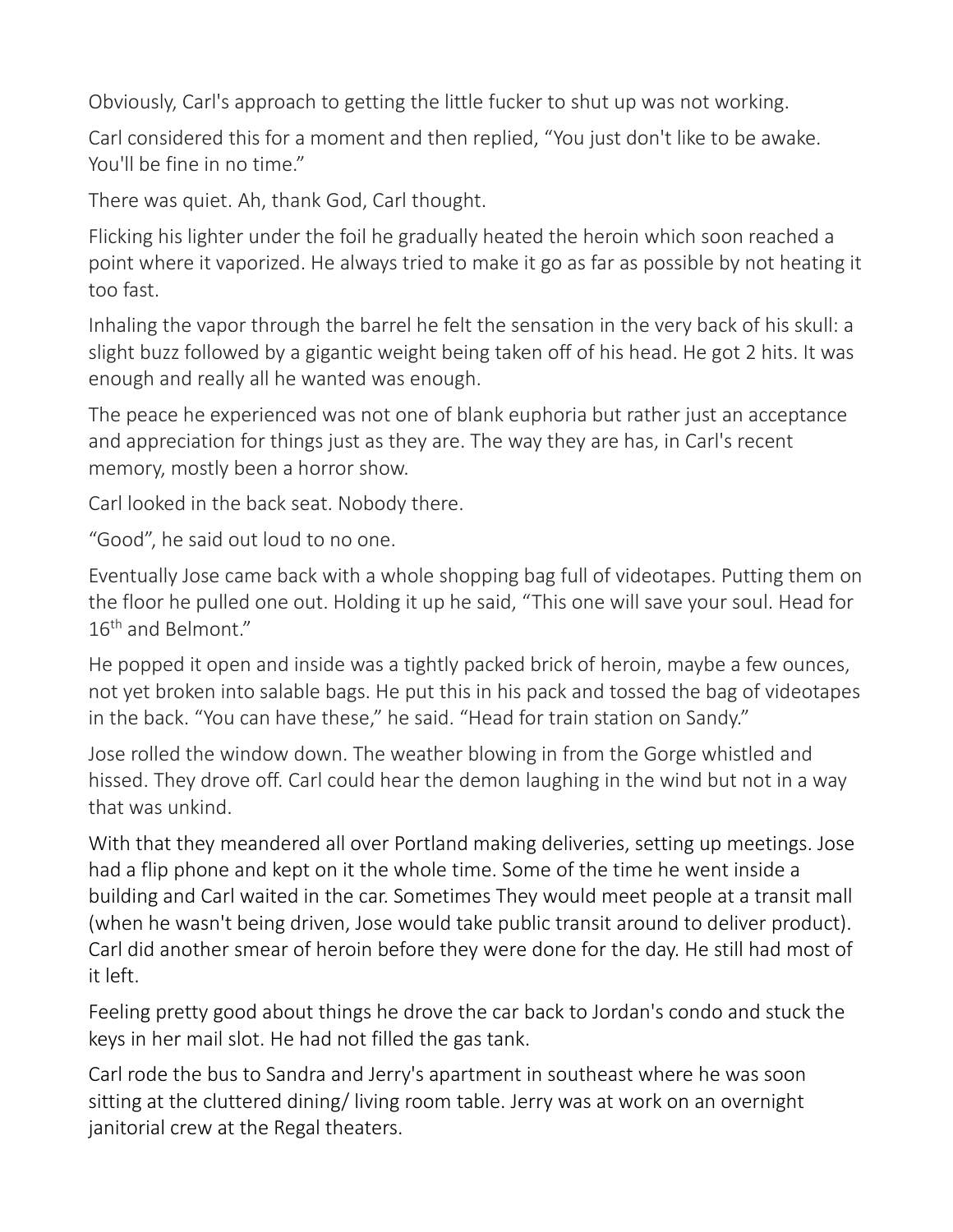Sandra opened the small bag of cocaine he brought her. She lit a candle on the table. She narrated while she worked.

"Okay, first we add some water to the coke in this big spoon. Then we take just a bit of this baking soda, just about the same amount as the coke, maybe a little less. This is a nice bag! We heat it up. Now, watch it start to form a bit of a slick on top, we back off the heat, let it cool- now, see? Watch the crystals start to form and voila! Now let's get it off there and let it dry."

She used a toothpick to scrape the crystallized substance onto the cover of a book. "While that's drying we'll take a look at our equipment here," she said, picking up a small open glass tube with what looked like a wad of copper pot scrubber jammed in one end. "This is your basic crack love flower tube you can find in any convenience store. The brillo is just from a copper scrubber that you burn the plastic off of before using. I'm telling you, you don't want to torch that plastic and get it in your lungs, Shit'll kill you."

With that she took a small piece of the white crystal from where it had dried on the book and applied it to the copper material at one end of the tube, put the other end of it in her mouth and brought up a lighter to crack end of the pipe and inhaled. I could see a white smoke going through the pipe. She took it in deep but not for long, exhaled a cloud. She smiled and said, "Not bad."

Carl did it next. After he exhaled, he felt his heart beating very fast and he ran to the bathroom and threw up. Yet, when he came back, he wanted to do another hit.

"Wow," Carl said, "I can't say I like the feeling, but I want it again. That is wild, Sandra."

"Yeah," she said, "When you don't have it it's no big deal because, shit, you don't even really like it but it keeps calling you. And, no joke, if you smoking this shit you can suck dick all night long."

There it was. The reason Carl was there. Sandra had a gig, a john who was a Dominican crack dealer who had expressed a desire for a duo including a white dude. No butt stuff was the deal, but he wanted oral sex from a man and woman at the same time. And he liked to smoke a lot of crack. And Carl was to get \$200 for 2 hours. That was way better than the maximum \$10 a pop he got giving blowjobs at the adult bookstore where he often got nothing.

Carl had said, "But I'm impotent. I haven't had an erection in over a year. Since the last time I kicked smack."

Sandra had said, "It doesn't matter. You don't have to have sex, just help me suck him off."

Sandra had wanted to practice with the crack first because she though Carl was a lightweight who was likely to barf right out of the gate. He had not disappointed; he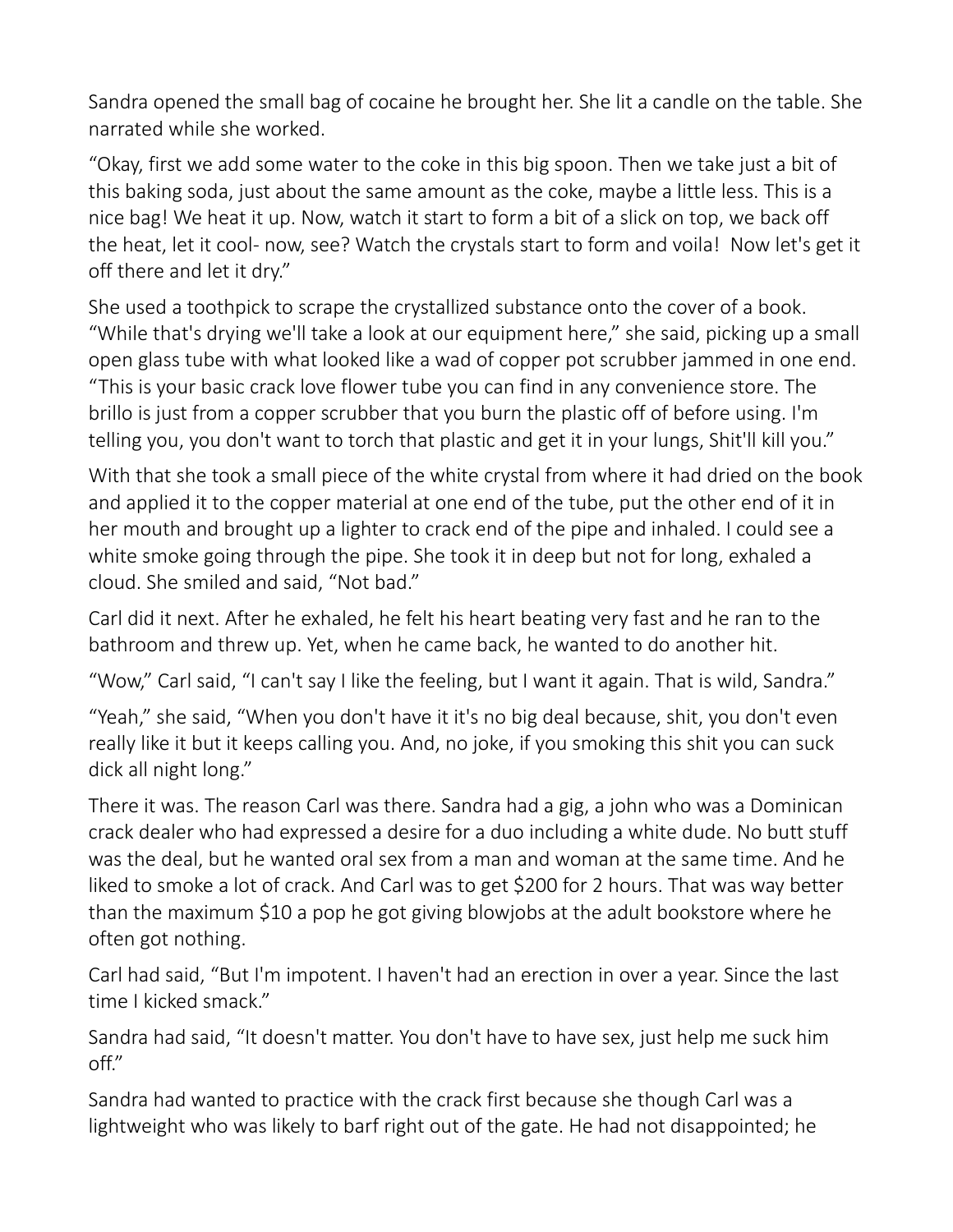made it to the bathroom first anyway.

He got the hang of it quickly. It was nerve wracking but also felt good while you did it. It made you want to flex your arms and work your mouth. Yes, he thought, I could suck dick all night with this.

They spent about 30 minutes smoking up that little bit of crack. Sandra showed him how at the end you could push the Brillo back through the tube (Sandra used a long iron nail), scraping off the residue and presenting it as a fresh hit on the other side.

"It's like magic," she said, "This is the cadillac. It's the best." And with that she smoked it and he followed suit with his little pipe.

After about 15 minutes from the last hit Carl said, "This feels shitty. I'm totally nervous but not happy. I want more." He began to look around in the carpet below the table. "Maybe I dropped some. That looks like some right there."

"That's a bread crumb," Sandra said.

He smoked it anyway. "Yeah. You're right," I said.

Carl spent the next 5 minutes trying to smoke a speck of baking soda, a piece of what could have been kitty litter and one very small piece of crack he found still stuck to the book cover.

Sandra said, "Look, I don't have any money for drinks, or I would have had some booze. If you don't have heroin you gotta have something to help you come down. I've got some clonopins if it's bad. Manny will have good liquor."

"I have a little smidge of heroin," Carl said, "but I didn't want to do it in front of you since it's not enough to share." Sandra had been shooting heroin for 15 years and she didn't fuck around with remnants from \$20 bags.

"Don't worry," she said, "I'm cool and I'm buying an eight-ball later tonight."

It took smoking the rest of his bag to calm him down by the time Manuel Montblanco ("Call me Manny") showed up at her door at 8 o'clock. Punctual, thought Carl, now quite chill. They rode together in Manny's silver SUV back to his house.

He had a duplex apartment in Northeast. It was well furnished with modern but comfortable stuff. They went to the living room, Manny put some porn on the huge television, brought a bucket of ice, some glasses, bottles of Crown Royal, Dewers and soda. He handed out two-hundred-dollar bills to Carl and four to Sandra.

A pile of crack in little twisted plastic bundles, prepped for sale, sat on one end of the table with pipes and lighters. A bowl of corn chips sat at the other end.

Everyone gradually took clothes off, got drinks, opened the little packages and smoked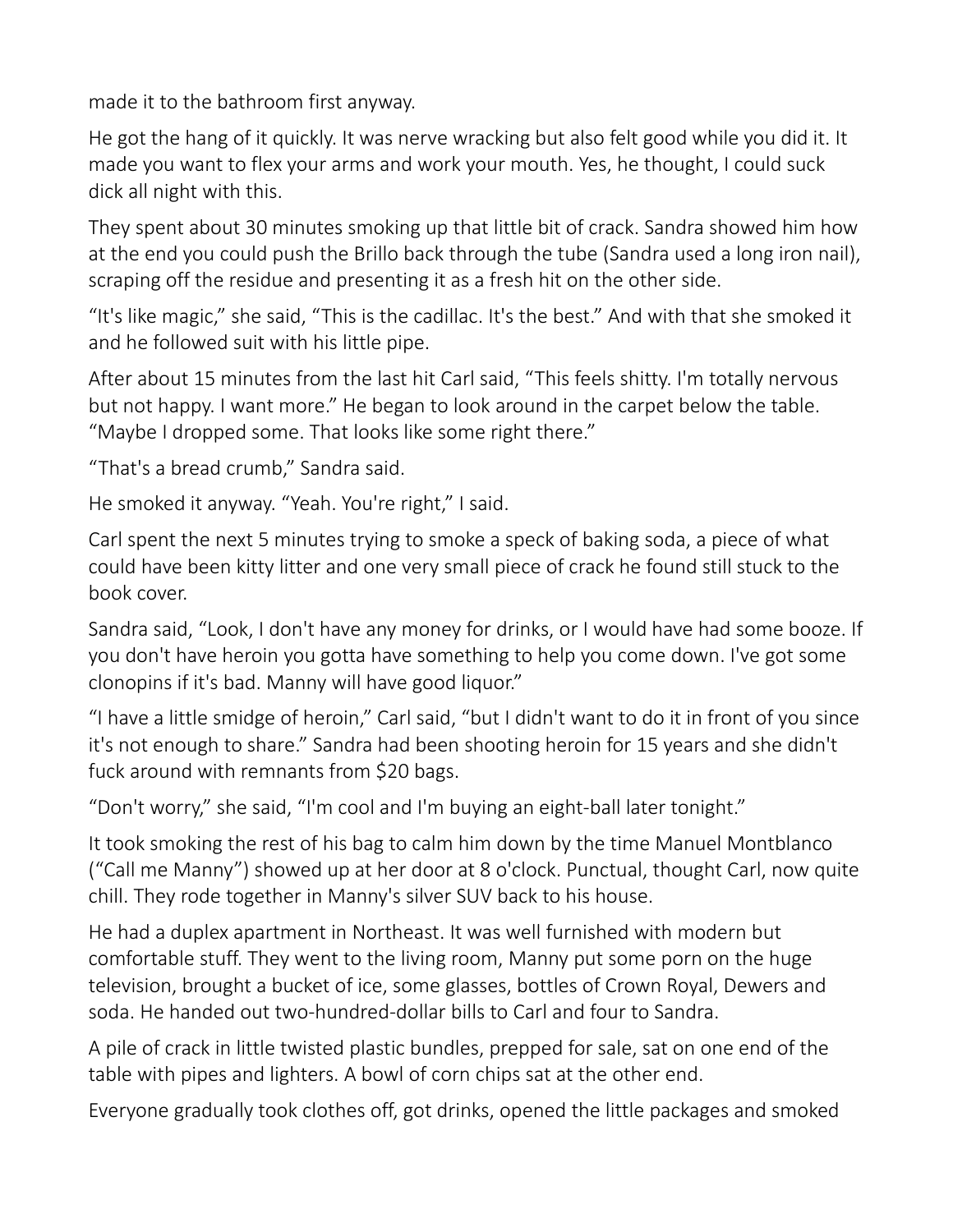crack (in no particular order). Carl and Sandra went down on Manny together doing a variety of tag team maneuvers, trading positions on his adjacent anatomy and rather large member. As they had discussed, Carl let her do all the deep throat though Manny insisted on making him gag some of the time. When Manny was fucking Sandra, Carl would grab his testicles or rub her clit. Sometimes Manny wanted Carl to lick Sandra's clit and his shaft while his penis was inside her. They would take breaks while doing these and other things to smoke more, drink more and comment on the porn action on the television.

Carl never got hard but Manny ignored it. Carl got better at smoking the crack and knowing how Manny wanted to be touched, licked or sucked.

By the time Manny finally came and ended the party Carl's mouth was getting sore. Sandra was tired. Manny dropped them both at Sandra's where Carl stayed long enough to buy an eighth of an ounce of heroin from Sandra's connection and left just as Jerry was coming home from work at two a.m.

Carl took the bus home to his room, smoked some heroin and felt good that he had a stash that would keep him for several days.

A little less to worry about next time he was in the mood for worrying. Maybe a little time to think about how to get out of this life, if any of this was real. If he was actually alive, it didn't seem so bad now.

The demon, unseen but his voice coming from behind Carl, said, softly, "This isn't so bad." His voice sounded to Carl just like his mother's.

Another little voice in his head said, oh, and you've forgotten that you just had to spend the whole evening gagging on dick. His mother's voice said, "Hey, I'm talking about right now, right now is not bad."

With that, quicker than counting sheep, Carl fell deeply asleep.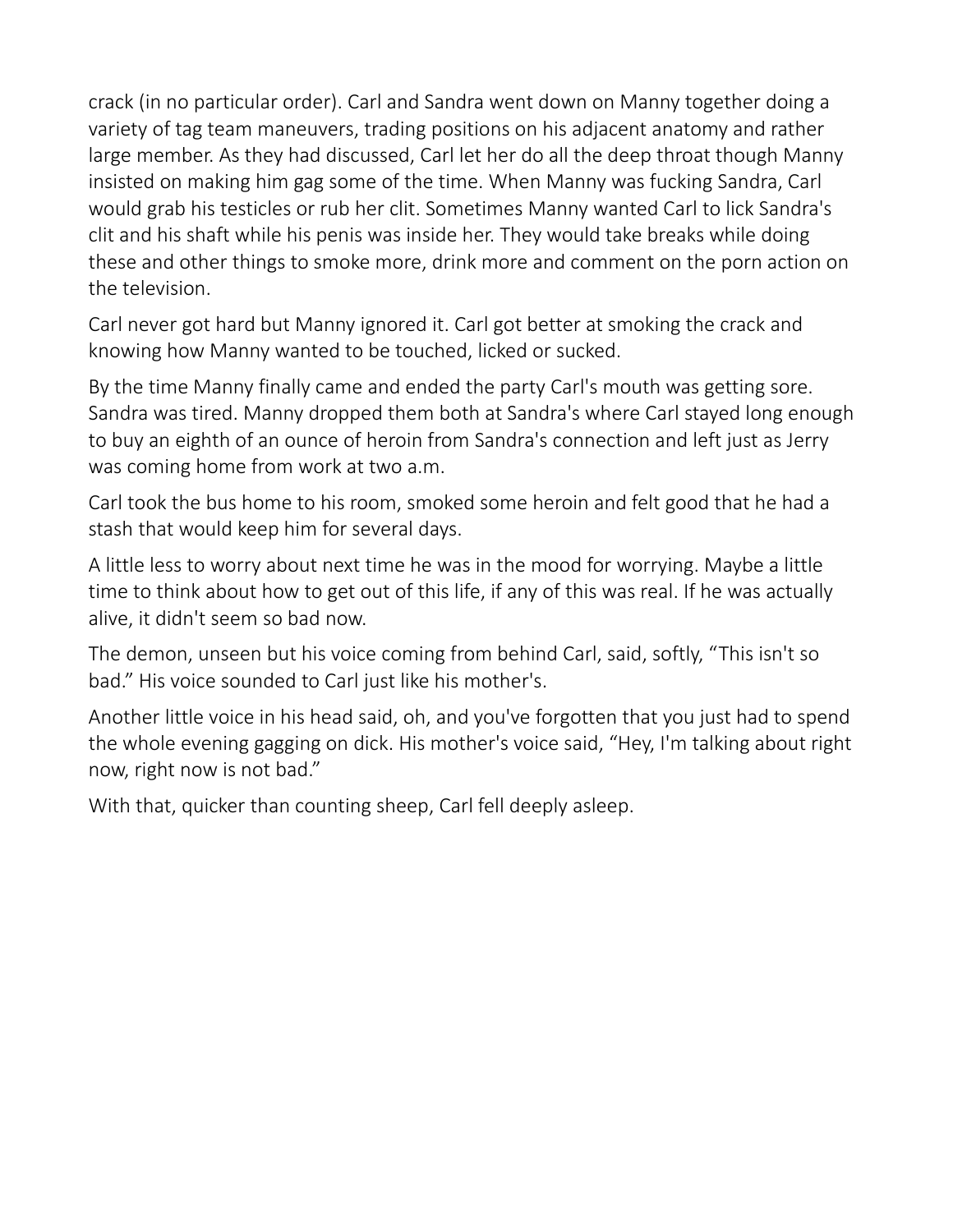#### Chapter 2:

### Carlsbad

Carl Rowland had a full name he rarely shared with others as an adult. Carlsbad Peyote Goddess Revealed Infinite Wisdom Rowland was named by (all) the *most* High Elders of the Rainbow family. His earliest memories were of traveling with the family. Grateful Dead playing in the meadow. Parties in the woods.

When he grew a little older his mother, Angela Rowland, settled down in a very small, small town in the mountains of Southern Oregon. Sometimes other Rainbow Family members were there, sometimes they went to the big annual parties in the woods. It was great to be a kid, he often thought when he was older.

One of the men who would come to visit paid special attention to him- Jesus Frank. Jesus Frank would emerge from the woods a couple times annually to get supplies.

One time he brought Carl an animal carving necklace made from bone and leather. Another time came with a bracelet made of animal hair strung with interesting rocks he found and had somehow drilled holes in. Sometimes he just brought a rock. Frank called these gifts "Totems". Carl always thought of them as Frank-Totems.

Carl wondered if Frank was his father. He had nothing but good feelings about Jesus Frank. "That would be okay," he thought to himself.

Frank had no modern clothes. He never touched plastic or money. He wore animal skins. After years of living in the forest his look became more and more extreme. On those occasions when he returned to the small community, even these tolerant old hippies were known to exclaim, "Jesus, Frank!" at his outlandish appearance. It stuck.

Takilma was miles from anywhere on the road to somewhere else. Post 1968 it became a center of the back to the land movement from the cities. The original, red-necked residents eventually got fed up with the newcomers and moved away. By the early 80s it was long full of women in peasant dresses walking horses by the side of the road and men with long hair. If you didn't go into the "City" of Cave Junction, a literal crossroad, you could get most of what you need in Takilma where people paid for everything from vegetables to medical care with eggs, chicken and marijuana. There was a multi room geodesic dome in which the community operated an accredited school serving kids from kindergarten to high school. It had a medical clinic staffed by doctors who had moved there from the Haight-Ashbury Clinic in 1968.

The residents of the town also grew an enormous amount of marijuana. In the time of prohibition this made them a wealthy community, though you wouldn't know it unless you looked closer. The rough shacks without electricity or running water often had new 4-wheel drive trucks parked nearby. This pre-internet isolated town kept in touch with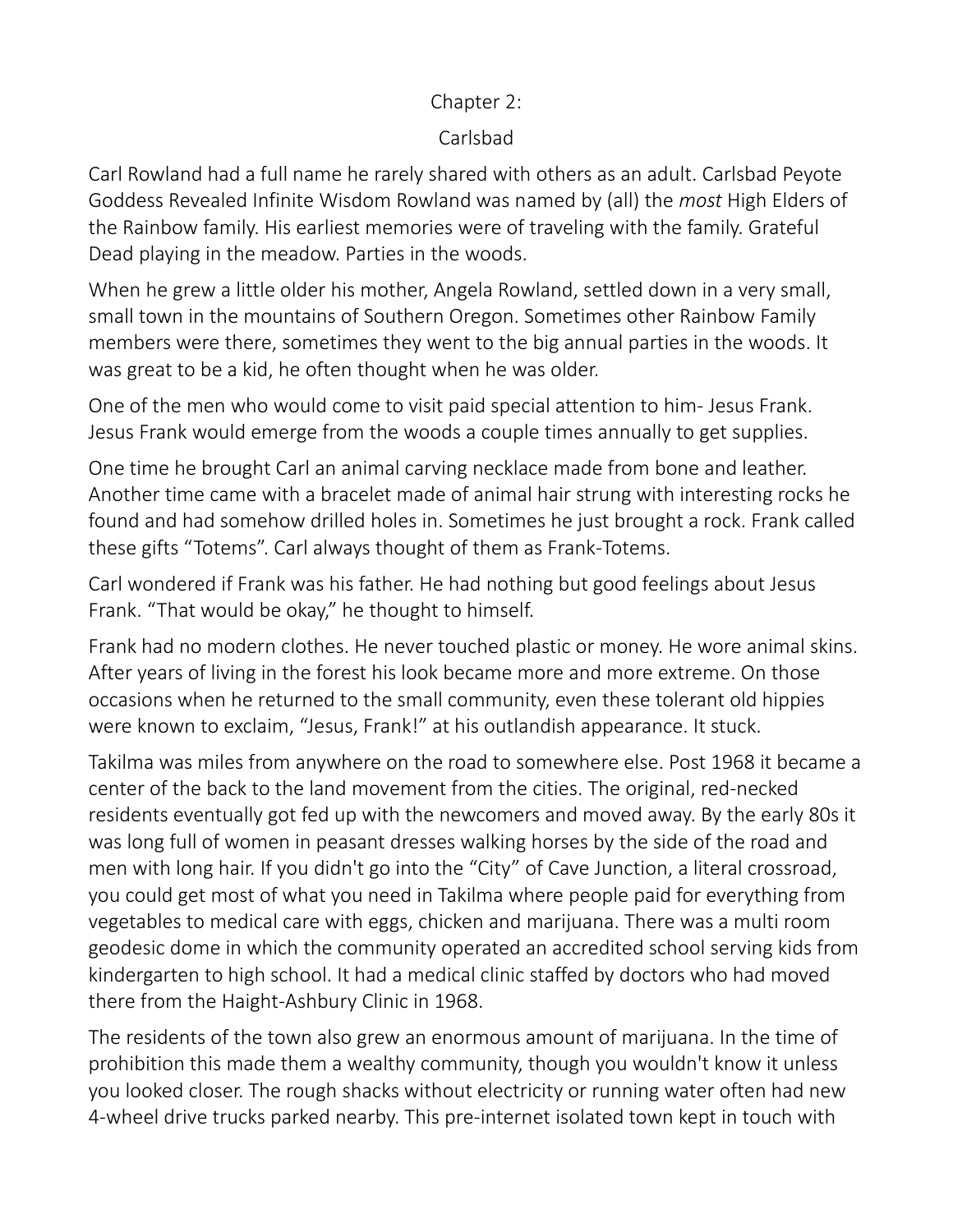everyone by radio and had a communications center based in the Takilma Free People's Clinic.

The grow operations were as high tech as they could be for the time. Watering systems, alarms and even some traps had been installed often deep in National Forest land.

It was a simple life without much worries.

The biggest drama of his life at that point was when the community chose to boycott the Cave Junction merchants and felled a tree across the only road leading to Takilma. This happened after the Sheriff's office in Cave Junction began using access to federal funds to launch helicopter raids on grow operations with armored police and assault weapons.

That was the origin of the chain launchers used later in local herbicide protests and later in California. They weren't actually deployed in the Cave Junction boycott era because the boycott worked. When they were used by SOCATS (Southern Oregon Against Toxic Sprays) they sent warnings to the local government that it would be dangerous to send helicopters anywhere near them. They also used flare guns as warning shots.

No one had gotten hurt in the raids but people were frightened. Often the Sheriff's intelligence was wrong, and they freaked people out who were not anywhere near a grow. The community responded with the boycott.

Within 2 weeks the sheriff's office had an agreement to stop using helicopters and to get a community representative at the Takilma Clinic to accompany the raid. The clinic could then radio the grower and have them get out of the way. The rebellion lasted 12 days, the tree disappeared from the road.

When Carl was 9 years old his mother and 2 other men from Takilma took him along to be part of an anti- herbicide spraying action in Northern California. In order to keep the helicopters away they brought a home-made chain launcher, made in Takilma.

In southern Oregon the helicopter pilots didn't come in range of the launchers. That was the point. This was not their first rodeo.

Unfortunately, no one bothered to tell the California pilots about the launchers. The day was bright, and the pilot and his passenger were park rangers monitoring the protest, not sprayers of poison. It was a sunny day, and they didn't see the flares. This led to the death of one forest service employee and paralytic injury to another.

All the protesters were arrested, and all were initially charged with murder.

Carl was watching when it all happened. He saw his mom and the others rush to rescue the pilot and pull the already dead passenger from the wreck. Carl would never forget the horror he saw in his mother's face when she realized she had participated in killing someone and the way she turned herself over to the authorities as soon as they arrived.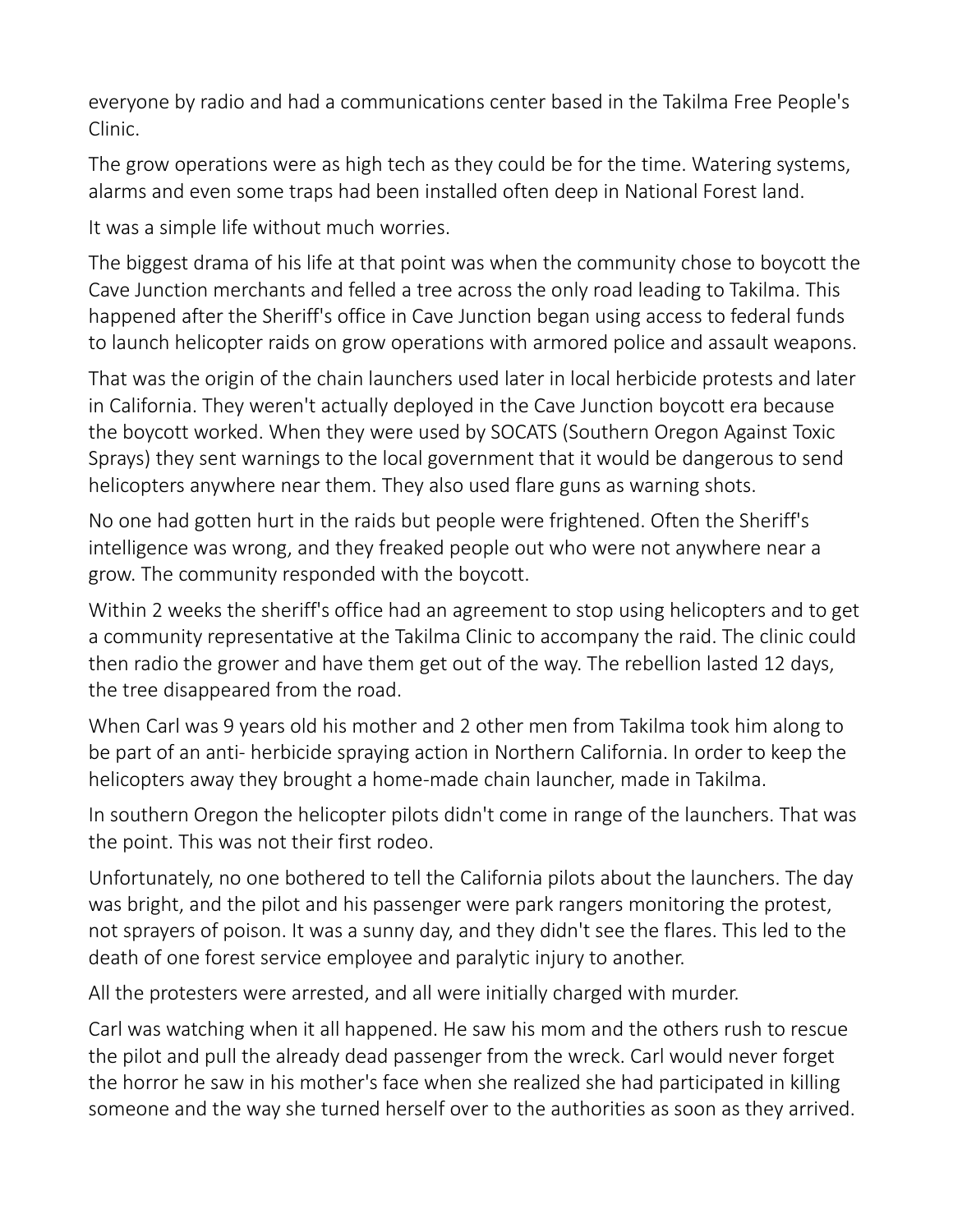In the end the prosecution settled for murder convictions on the two Oregon prisoners who provided the weapon. The others were convicted of various charges from reckless homicide to trespassing depending on their level of perceived leadership in the event.

Carl's mother was convicted of murder, sent to the state prison in Sacramento, California, and would not be eligible for parole for 25 years.

After a couple years being passed around by court appointed providers in California while his mother's case and his disposition wound through the courts, they decided he was a resident of Oregon, and he should be their problem. He came into the foster care system in Portland at the age of 11 where he met Bob and Helga Rheinsplaz who would keep him in their home for the next 6 years.

His foster parents took him down to the Penitentiary to visit her once the first year he was with them. They encouraged his relationship with her and never asked him to call them mom and dad. They were a little too easily shocked, for Carl's taste, so he learned to give them the best version of what he felt. He called them Bob and Helga.

He remained close to his mother, and they kept up an active correspondence and spoke on the phone weekly. It was not enough.

Carl grieved deeply and felt as though he did not belong anywhere.

At school, he was constantly in trouble for lack of attention. He was the focus of, if not the instigator of, many fights over his long hair and Frank Tokens (which he continued to wear in spite of instantly knowing they were "weird").

Entering on his first day to the John Brown High School which occupied a 1940s era building in the Northwest part of town, he was greeted by an older black man in yoga pants, afro, bushy beard and a rough cotton shirt.

The man saw the necklace with the bone carvings and said, "Wow, man, I bet there is an amazing story behind that. I hope you'll tell me some fine day."

The man beamed. Carl felt so good he almost cried but he kept it barely in check. The man was Dave.

It was months before he heard his last name-Brattin. It was the end of the year at the annual celebration that he learned it was Dr. Dave Brattin.

It was an auspicious beginning to what became his reasonably successful high school years.

JBHS was designed by a group of Yale PhDs as a pitch to the Portland district at a time of late-peak baby-boom high enrollment, high drop-out rates and well-funded programs. It was meant to meet children where they were at and to keep kids in the system. They were given an older school to play with.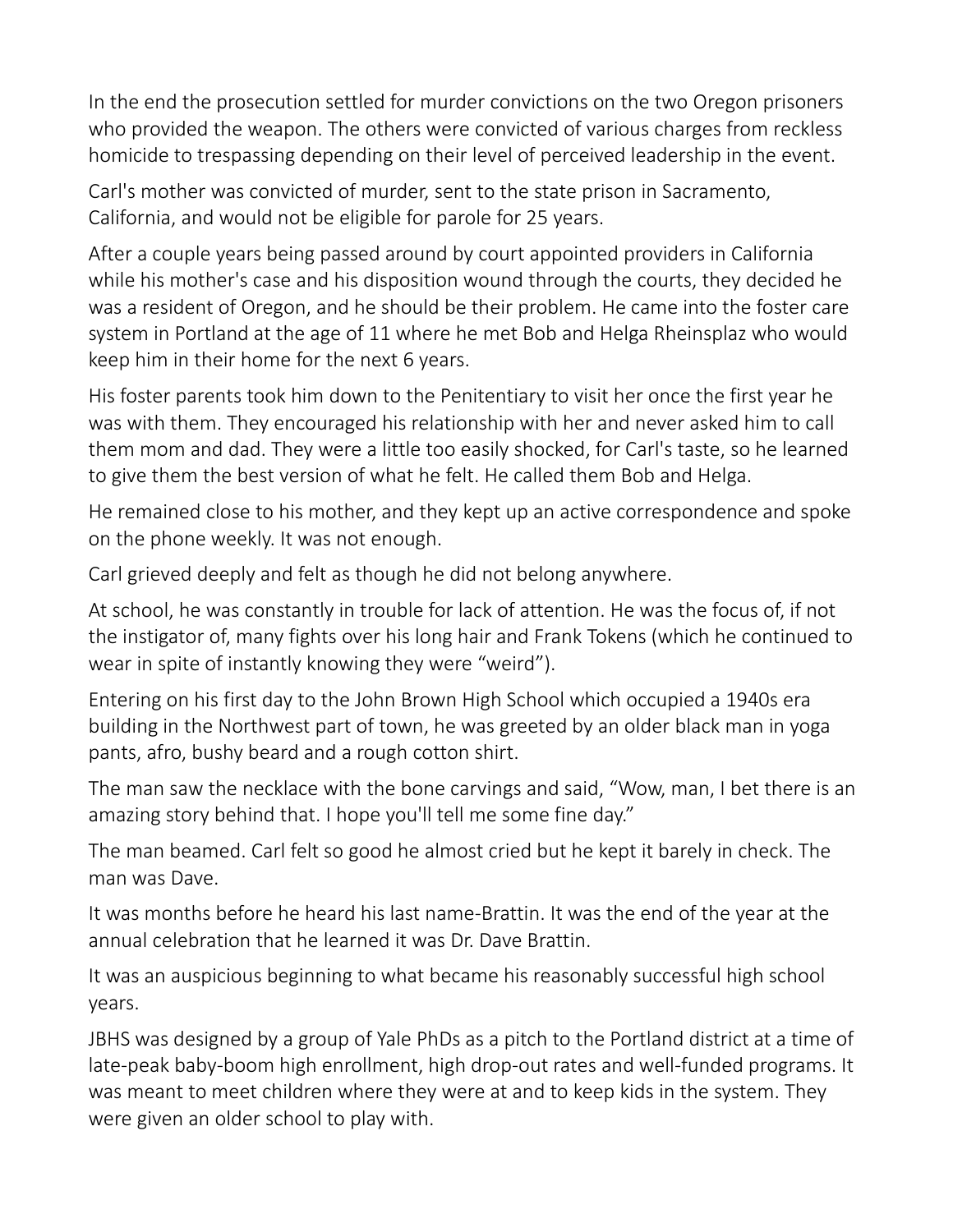For certain, many of his school chums used their relatively easy school to goof off and Carl was no saint. He smoked weed, took acid a couple times during school hours but he was generally very applied. In truth he was less interested in drugs than his fellows but did it to fit in. By the end of his freshman year, he no longer actually inhaled the pot and he rarely drank the alcohol

His foster family had grown on him- they were really very caring, and he appreciated their kindness. He had learned to easily hide from them the things that would worry them.

When he was 15, Carl's mother was diagnosed with cancer. His foster parents were notified initially, and they had spent a couple days worrying about how to tell him. The moment they chose to tell him was they day he came back from passing his written test for his Learners Driving Permit.

Picture Carl, buoyant with the sense of freedom it gave him to think of driving a car, even if the permit required that he have a legally licensed driver over 21 as his passenger. He would still be driving. Then, when he's 16 he can go *anywhere*.

Picture Carl devastated from losing his mother a second time.

His foster parents had reason to be scared about sharing the news. She was already on chemotherapy and the prison social worker, a courteous but timid sounding woman named Marsha, had told them the outlook was very bad.

They had said they would arrange a phone call but she wanted to schedule for a time when Angela Rowland was breathing better and could speak more than one sentence. "The best time would be on Wednesday, the day after her steroid infusion," she said.

On Wednesday morning Marsha pushed a wheelchair through the lower security area at the Correctional Medical Facility, where Angela was essentially on Hospice care in a room she shared with a comatose woman.

"Do you think you can talk today?" asked Marsha.

"I think I have to," replied Angela. She got into the wheelchair and they went to the phone room.

Carl had only the one phone call with her before she died.

"Carl, I'm so sick," she said.

"I'm afraid I won't be able to talk with you again. I'm so sorry I left you alone to face this world. You are the best child- I couldn't ask for better."

She went into a spasm of coughing. Carl began to cry. She went on.

"I know you have wondered about your father," she said quietly as she got her voice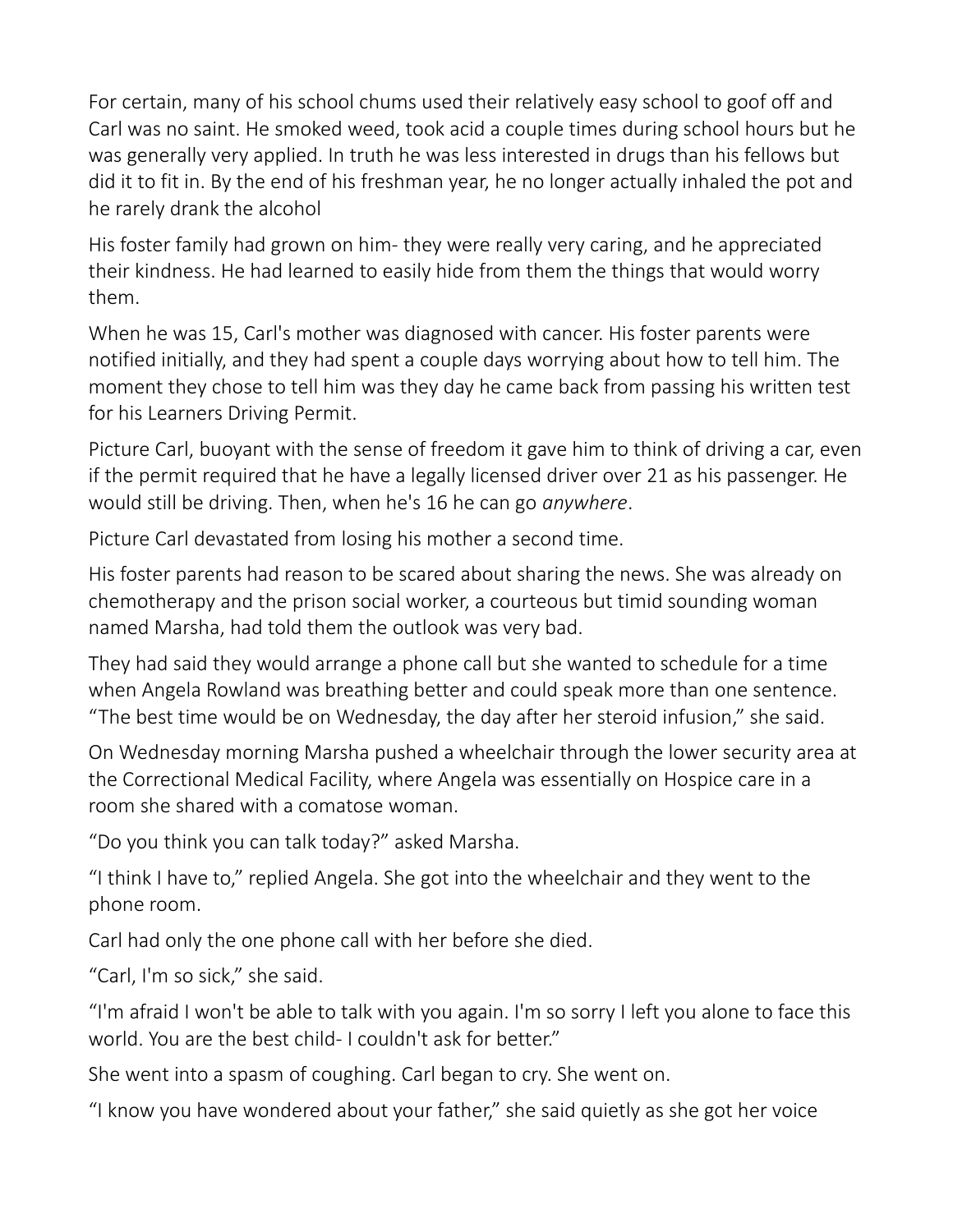back.

Long pause.

Carl's ears picked up and he stopped sobbing. Here was some information he should pay attention to.

"The truth is, I don't know who it is. Around the time you were conceived I had not had sex for a few weeks because I was breaking up with someone. Then I ended up being in the hospital for 15 days."

"To be honest, though I never told him so directly, I allowed the man who I had broken up with to believe you were his son. That was Frank.

"I sometimes wonder if that's what drove him nuts!" she said, and then began laughing. Her laugh made Carl laugh and they laughed together until he realized she was coughing uncontrollably.

After they both quieted down, she said, "Actually I think it was Vietnam."

Long pause.

"I'm writing you a letter. I love you. Never forget me, please, and think of me as good."

He never spoke to her again after that call. She held on in the prison hospital, eventually had to be on a ventilator. He was notified the week before his 16th birthday that she had died, putting a damper on driver's license joy. Her ashes arrived exactly a week later, the same day as her last letter. It had been dictated to the social worker who had signed it saying that she had shown the letter to Carl's mother who had indicated that it was exactly what she wanted to say.

It said:

Take me into the earth.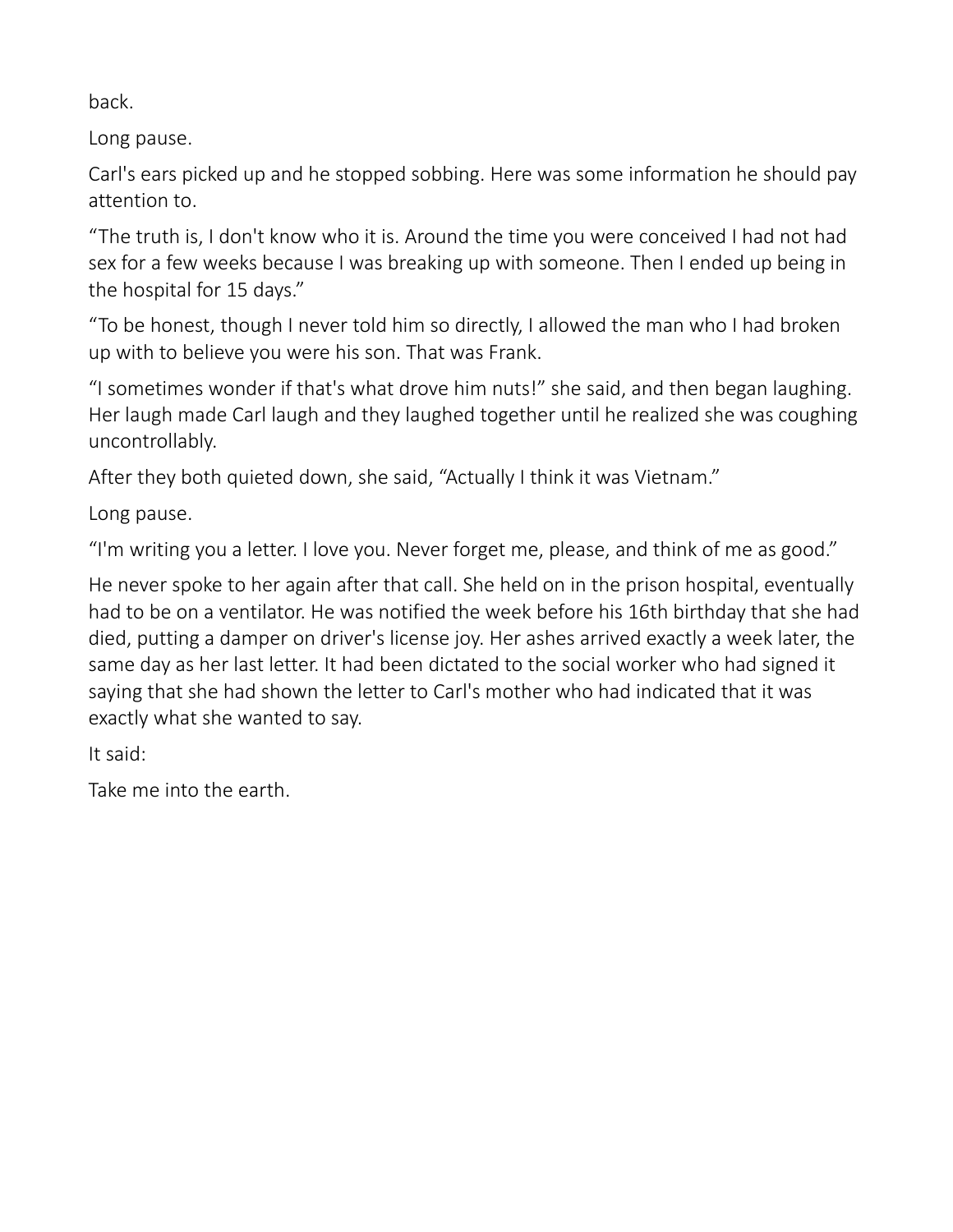### Chapter 3:

# Good Carl

It came to pass in the year after his mother's death that Carl decided to fulfill her wish. As it happens, he took one of his rare hits off a joint before becoming convinced of this. Upon this realization also came resolve. He didn't have a plan yet, never having been in a cave.

First, though, he brought up the idea with Bob and Helga and they were horrified. Helga suggested that he instead think of taking the ashes to the ocean.

He said, "My mom didn't love the ocean, she loved the Earth. I was named for a cave."

They both pretended he had said nothing. "Or the mountains. We can go up to Timberline," added Bob helpfully.

Carl had already decided not to argue over it. He didn't day another word.

The other thing that had come to pass in the year after his mother's death was a driver's license. He was even allowed once in a while to use the family car, a 20 year old Studebaker, to "take his friends up to Rooster Rock State Park to go swimming". In Carl's mind this was a euphemism for, "We're going wherever and doing whatever".

Because his friends were all driving, some who were 17 or 18 had their own cars, they didn't just go to Rooster Rock. They owned the Columbia Gorge, hiked all the trails. They had their own special cliff below the road at Crown Point where they ate watermelon and spat the seeds into an abyss dropping 600 feet.

They had recently gone to a place near Mt Saint Helens called Ape Cave. Carl's friend Eric, being aware of his name and it's speleological association, on his birthday took him there with 4 of his closest buddies that had all crammed into Eric's Plymouth Fury.

They walked through the main part of the cave on sturdy steel ramps with handrails, much of the way lit with electric lights. They had one flashlight and hardly had to turn it on the place was so full of tourists.

Carl was vaguely disappointed but still had a good time. He needn't have worried. Eric, who had alerted them to this attraction, had spent some time at the library and the next part of the excursion was going to be a search for one of the unmarked caves which were supposed to be in the area. Eric led us to a packed dirt parking area about a mile away from the Ape Cave attraction. There were no other cars.

Studying a map, Eric said, "There should be a cave within a mile of this parking area. One of the trails here could lead to it. This is called the 'Lava Cast Forest'. The cave we're looking for is on old forest service maps as 'Lake Cave'."

We set about exploring. The area was full of holes in the rough basalt ground. Places,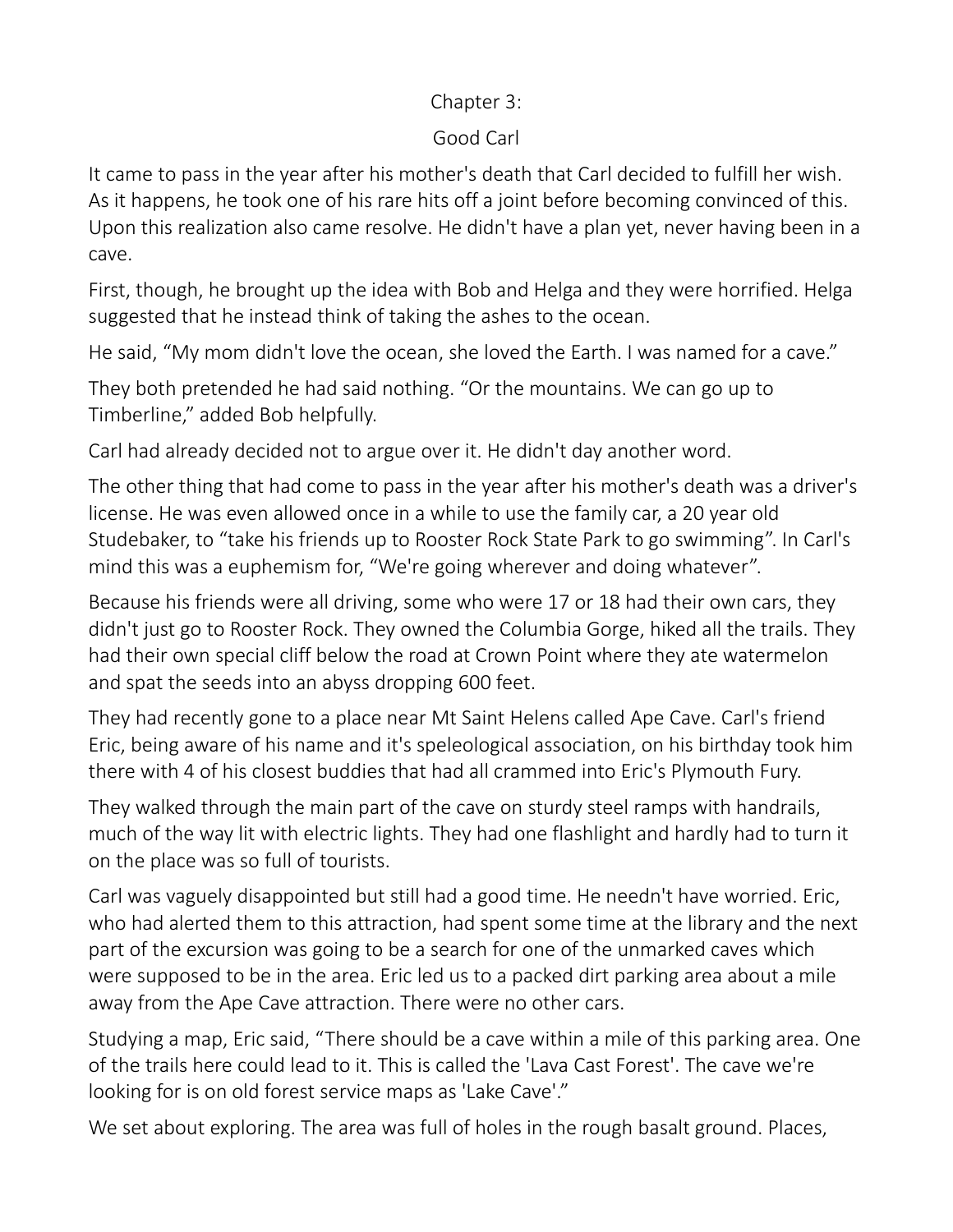Eric said, where lava flowed around immense trees and then solidified. A living few trees dotted the ground and some low shrubs but it was fairly open and we soon spread out rather than keeping together. The trails were all interconnected and dispersed in sort of organic looking patchwork through the creepy landscape. We seemed to naturally stay in eye contact of each other.

Carl saw it first. There was a living tree on a ridge of lava rock over the outline of a large tree-cast hole. Peering into the shadow as he walked a little closer, he got a chill when he saw the drop-off where the tree-cast became the opening to a cave.

He yelled and soon everyone was there. Eric had the flashlight. They inched into the darkness closer to the edge where it became clear that their was a drop of about 10 feet and then a dark opening. There was, they found, a rope ladder that had been nailed to the upper edge of the hole with a set of large spikes.

They all climbed down, one by one. Where they stood had a dark opening on one side. Entering it became immediately darker than the touristy cave they had been through earlier. The ground was also very uneven, with immense grooves and large boulders blocking the way.

It became difficult to move forward. One person trying to climb over the boulder or other obstacle needed the flashlight as much as the next person. They had to stop.

Eric said, "If we had a lantern instead of this crummy flashlight we might make it. Someone will get killed going over these rocks. Let's stop here for a minute."

"I want to turn off the light, see what it's like."

Everyone agreed that that would be cool. Eric said, "Okay," and turned off the light.

None of them had ever seen such darkness. Instinctively, no one spoke. It was as if no one wanted to pierce that dark silence. The only sound was the dripping of water, ceaselessly echoing down into the cave before them.

Carl felt an energy-like connection with his friends in the dark. His friend Park, his closest companion and Park's girlfriend Kimberly had been his oldest friends at JBHS but Greg and his brother Brian were also like his family. Along with Eric, in the dark, he felt it as a current flowing through all of them.

Their eyes, searching for meaning in the dark, began to fill with patterns and fantastic shapes. If you ignored the cold rock against your hip or whatever, it was like floating in outer space subject only to the great wheel that moves the stars and utterly subject to that wheel.

Carl loved being in his life at that moment. He also felt the presence of his mother in the cave with its hypnotic dripping and darkness. He knew this was the place for his mom's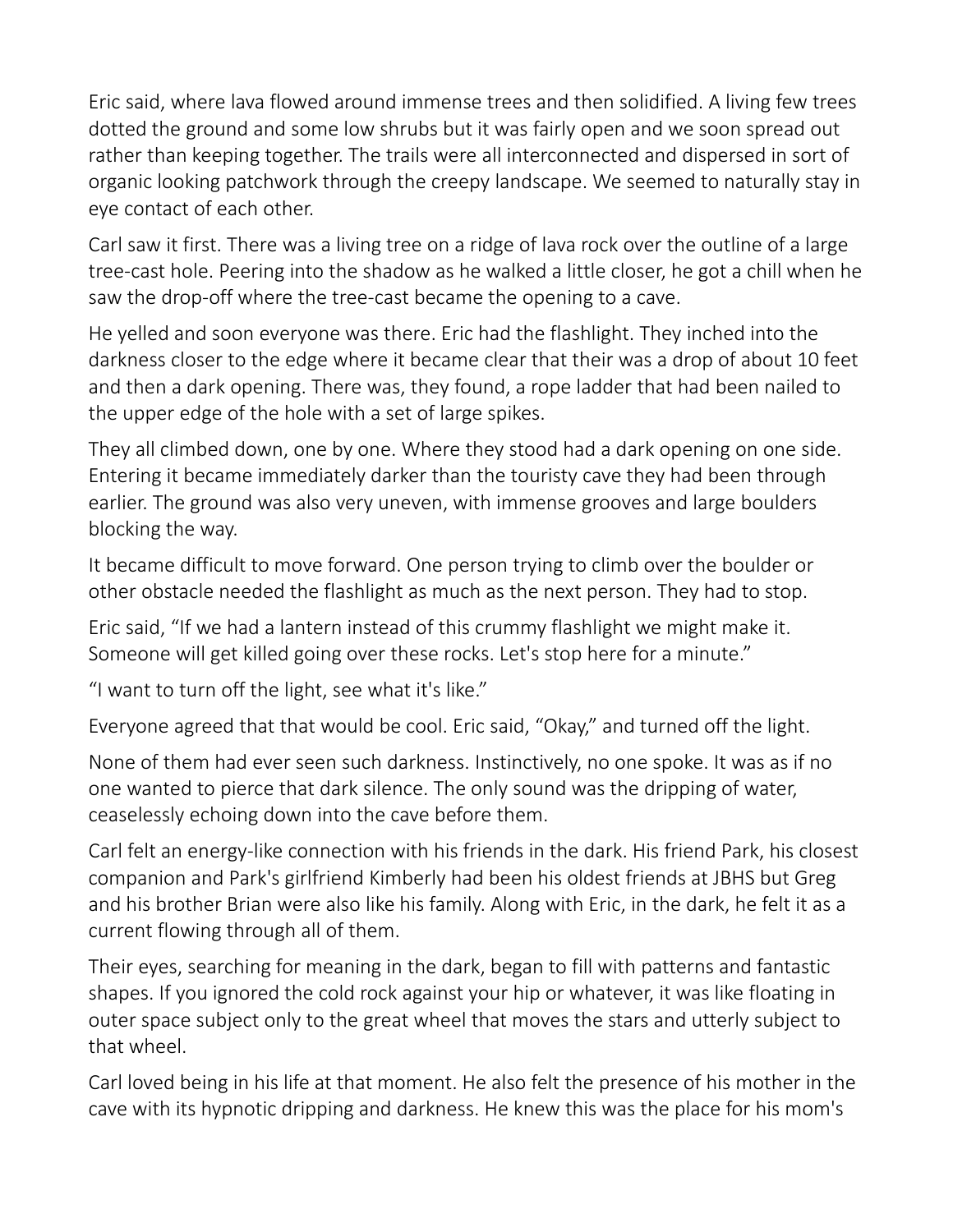ashes. He would need a lantern and use of the Studebaker for the day. This was doable.

After a long time someone said, "Whoa, guys, I'm getting creeped out. Turn on the light and let's get out of here." After Eric turned on the light, they got out of there, walking, climbing, stumbling mostly in silence toward the entrance. The light from outside became apparent much deeper than they had experienced going the other way. Soon everyone could see the entrance with the rope ladder, and they emerged into the sunshine.

Somehow they had not noticed all the huckleberries when they wandered the area looking for the cave. Now they could see the berries were everywhere. They ate their fill and Carl was certain these were the sweetest things he had eaten in his life.

No one spoke again of the silence and the connection, at least that Carl heard. It was too holy to talk about.

Each of them was thinking: Was that real? Did this just happen? Did anyone else feel it?

The following week Carl mowed lawns until he had enough money to buy a white gas lantern, fuel and a couple mantles. On Friday night he asked Bob about using the car to take his friends to Rooster Rock. Bob said he thought that would be fine but to ask Helga. This is how it always went.

Saturday morning, he asked for and got extra eggs and bacon, made extra toast for Bob and Helga and some for himself. He ate everything and drank a quart of orange juice. It seemed like his body was preparing for a momentous journey. He stashed his lantern and supplies into a duffle, put his mother's ashes and a canteen of water in his knapsack and got out to the car without having to explain the extra gear.

An hour later he arrived at the unmarked parking area where his friend Eric had parked last week. Once again it was empty. He got out, checked his equipment, opened the lantern, installed the mantles and filled the fuel tank. He clipped his aluminum canteen onto his pants, checked for the box of wooden matches in his coat pocket, locked the car and headed into the lava cast forest going right to cave as if drawn by a magnet.

At the bottom of the rope ladder, he pumped the lantern, opened the gas and used a match to ignite the double mantles. The brilliant light illuminated into the area at the cave entrance much better than the flashlight had. Carl thought, this is cool, and went down into the steep slope of the cave which was like a giant had dug out a trench with his finger, leaving sharp stoney ridges that seemed to try and deliberately skin your legs.

With the lantern he could see that the huge boulders and breakdown strewn across the floor of the cavern had come from the roof, now about 25 feet above him. When he got beyond the initial rocky area that had stopped his friends there was a bit that had the grooved floors again and then another cavernous breakdown area that looked like more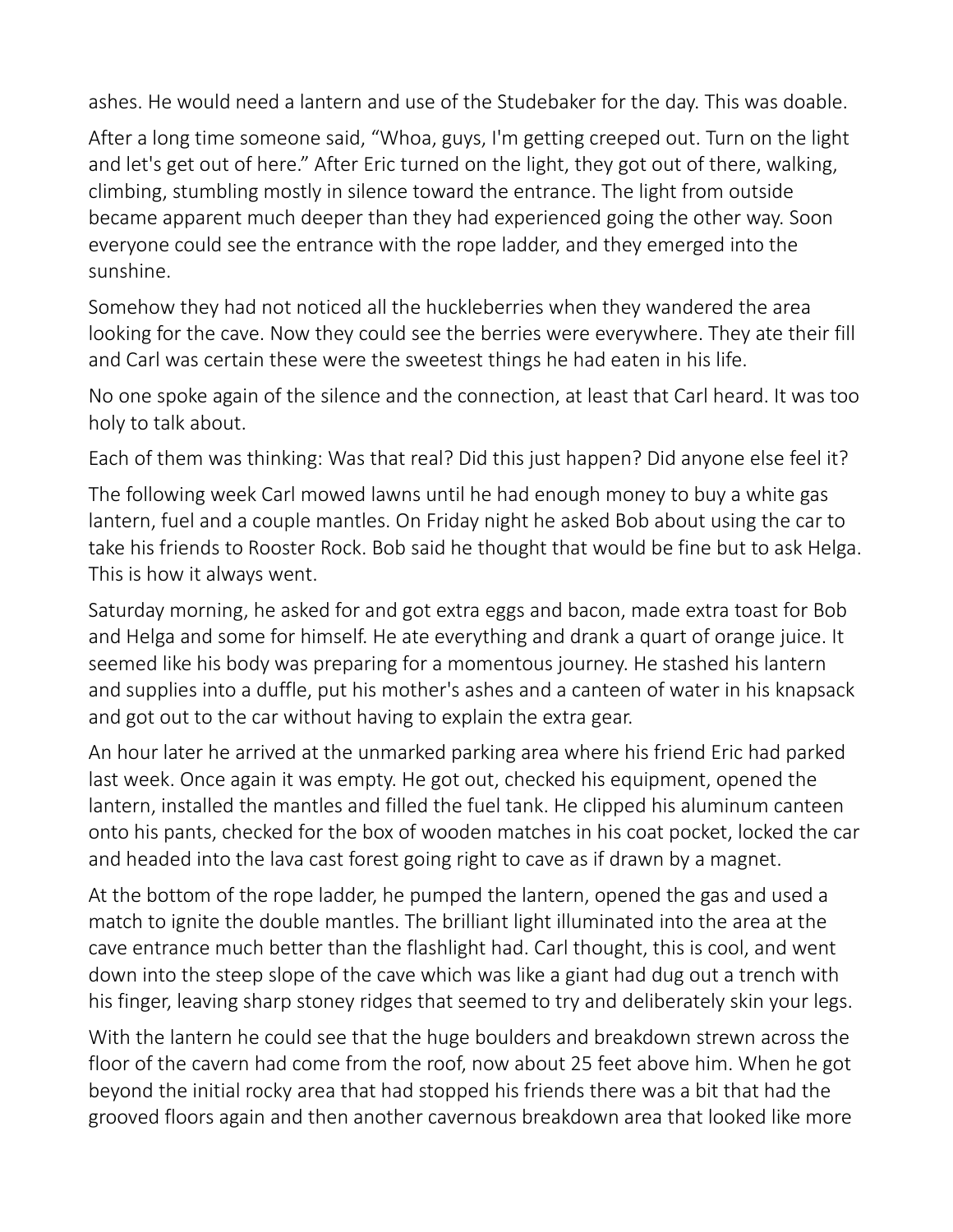than one lava tube had fallen in together.

Then the cave did something extraordinary. It widened out and the floor became sandy and sloping gently. In the middle was a small creek flowing from underneath the breakdown area. All that dripping must go somewhere, thought Carl.

There was another breakdown area, but the sandy floor and its little waterway continued on the other side. Carl was getting the hang of these boulders but liked the sandy floor better. He noticed that the ceiling was getting closer and the sand deeper. The water became a pond, and he reached the point where he couldn't travel further. Here he sat his lantern down on the sand and his body on a not uncomfortable rock.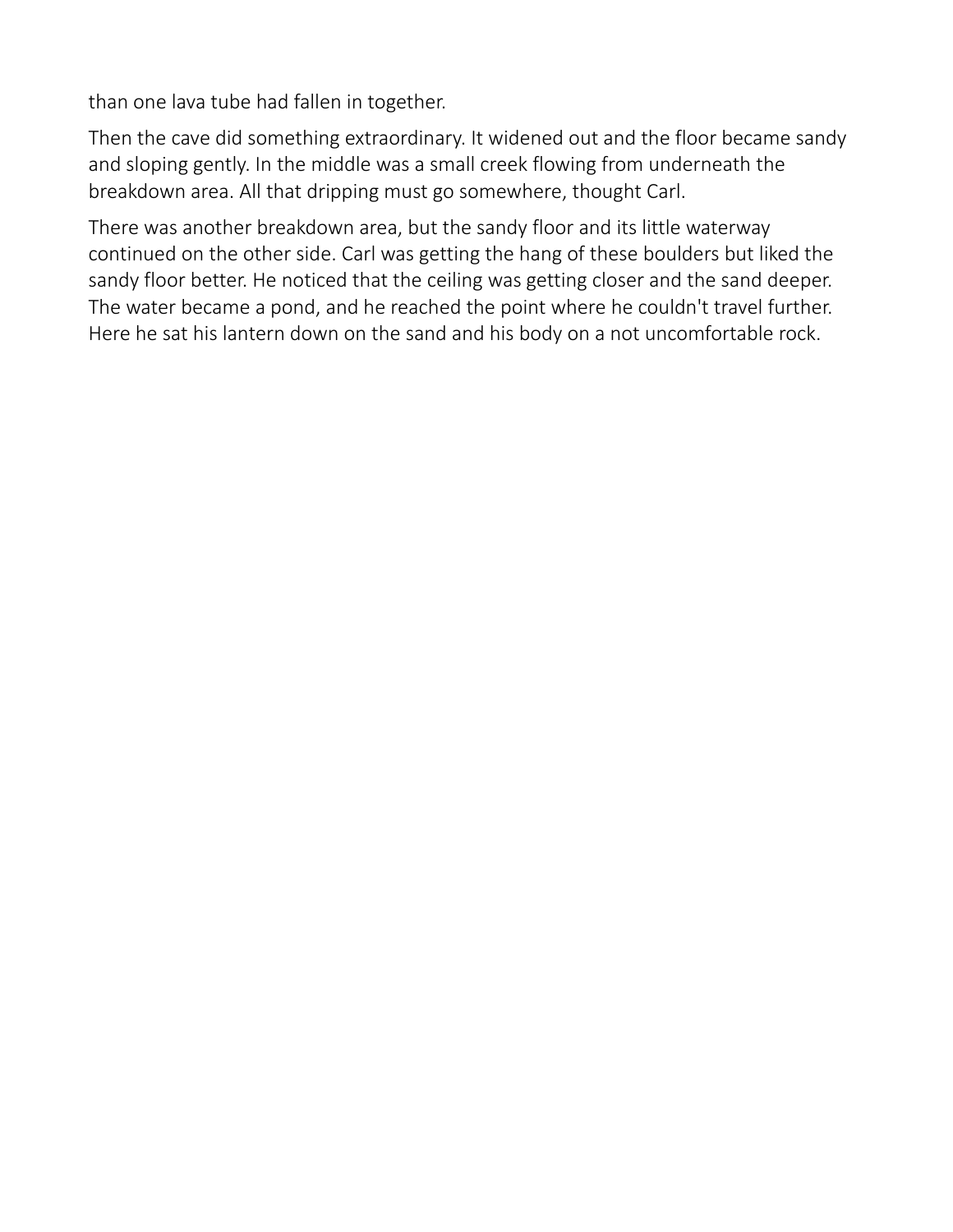#### Chapter 4

#### Into the Earth

Carl sat without moving for a long time, his lantern etching bright shadows on the walls from the intervening boulders. He slowly stood and took the plastic bag of ashes from his knapsack. Holding it over the water he poured it slowly and imagined an hourglass marking the time. Not much of an hourglass he said to himself as the ashes ran out and he shook the bag. Some of the ash hung in the still air and he thought it smelled like a campfire.

He sat back down and not knowing why, he reached over to the lantern and shut it off. The mantles still glowed for a few moments but soon it was completely black all around him. After several minutes his vision began to compensate for the lack of stimulation and the delicate geometric patterns played games with each other, chasing and flowing into each other all around him. The dripping sound all around him gave him the feeling that he could sense where the walls of the cave described the edges of this world.

He thought he would test out his feelings about where the wall was. Walking carefully and gingerly, avoiding the boulders he remembered, he felt towards what he thought was the nearest wall. Despite his care his foot caught on a dip in the floor and sent him sprawling into a cave wall that was much closer than he had thought it was.

"Ow," he said to no one. "That wasn't the best idea." He thought he heard laughter in the dripping water.

On his hands and knees he found his way back to the lantern, fished out the matches, pumped the tank and lit the mantles, bringing the visual world back with intensity. His hands were scraped and he felt a trickle of blood where his face had broken his fall against the wall. He sat quietly again.

"Bye mom," he said some time later. "I miss you and I'm doing the best I can to make it without you. It's been really hard but I'm in a good school, I have cool friends and

Bob and Helga have been super nice. I think it will be okay."

He had already decided that he would leave a Frank-Totem with his mother's ashes. It was a pair of beaver's teeth on one of Frank's hand-made strings. He knew that his life was going off in a new direction. Mom and Frank and the Rainbow Family were not going to be there. They would always be in the past.

Carl began the walk, climb, walk process back through the cave. His lantern swung and rocked as he traveled, making outlandish shapes radiating out everywhere. In the breakdown zone about halfway through the cave he estimated he was about ¾ of a mile from the entrance. He took a different route over the boulders than he had coming in.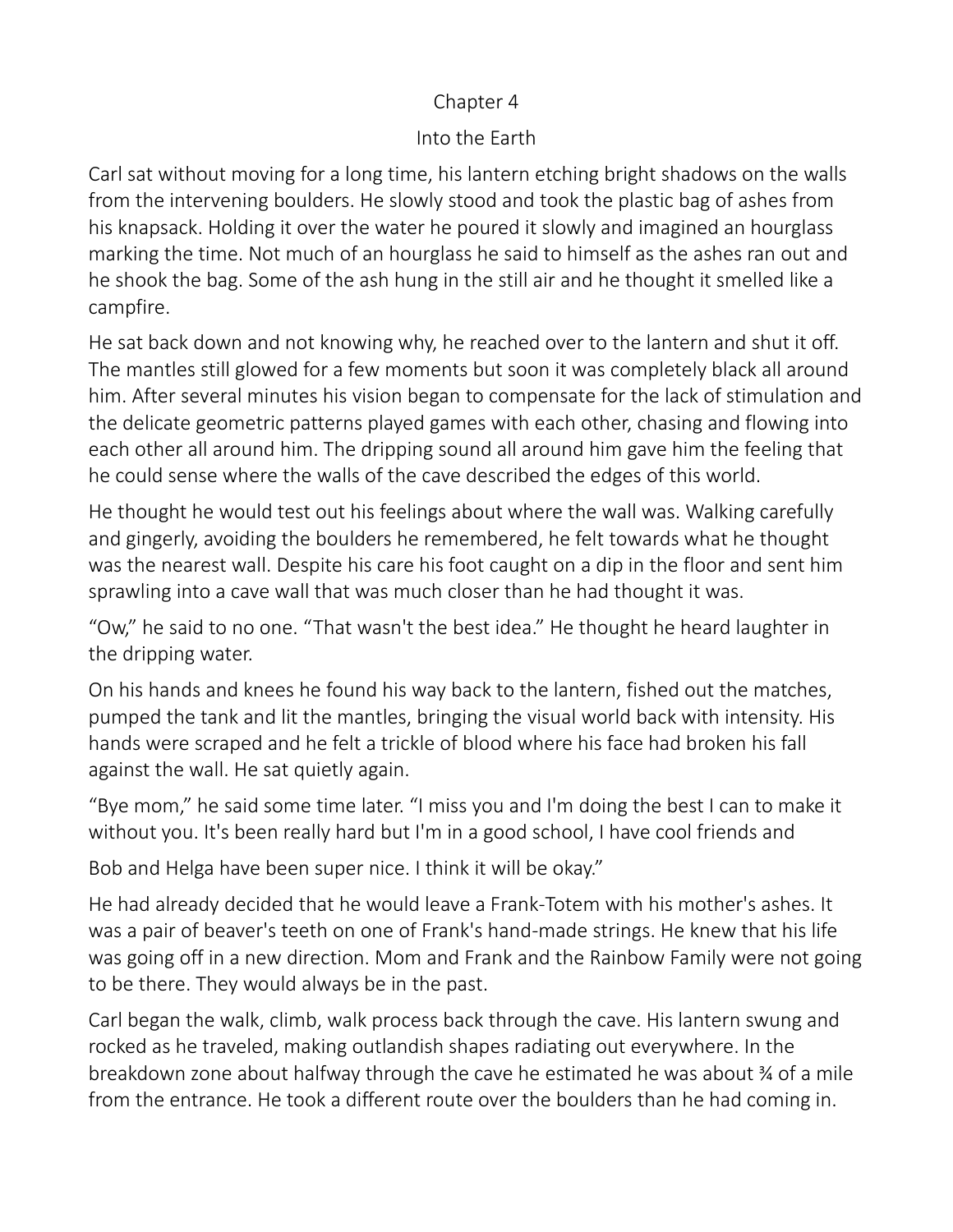Finding his footing alongside the rough wall he looked into a crack in the rocks below him. It looked like it went further down than the floor of the cave. It was a narrow passage with sharp turns and points- he moved the lantern to get a better look.

Yes, he thought, it goes way down. And there's a larger space below. Maybe it's a whole other cave. Carl lowered the light into the opening but couldn't get a better view due to the rocks jutting from the side of the crack in the basalt.

He decided to explore it and see if there was another cave. It was wicked narrow and looked like it would catch on his clothing so he took off his coat and laid it and his knapsack on the sandy area below the hill of boulders.

Climbing back up onto the breakdown he found the crack and began to climb down into it backwards, quickly became stuck then came back up and lowered the lantern into the hole before climbing in after it face first.

Carl could see where the bend was and maneuver around it deeper into the hole. He inched the lantern down before him. There was a wider space he could see about 12 feet down but there was another sharp curve that kept him from seeing into the dark area. He was definitely below the floor level of the main cave now and progress was becoming very slow.

His body upside down, Carl felt the blood pulsing in his head as he struggled to bring his right arm forward to move the lantern another space. As he did this his hip, which had been hung up on a rock, slipped free and he dropped rather abruptly about half a foot where it caught again. His right hand shot down flailing to break his fall and connecting with the lantern sent it end over end down into the dark hole, where it disappeared from view with a crash and tinkle of breaking glass

The dark hole below him was somewhat lighter now but dimming. Carl knew that the mantles would not last long even if they were not broken when the lantern fell. He thought, I'm fucked now.

With the light gradually turning dark he tried to gauge his situation. There appeared to be a larger space not far below him and it was closer than the top of the breakdown where he entered this crack. Unfortunately it was difficult to see how he could fit through the final bend in the crevice.

He tried to work himself backwards, got both hands down in front, pushing off the sharp walls of the broken basalt rock. His hips were now wedged where they had broken his fall.

He was seized by terror. He could not move forward or back. Carl was surrounded by thousands of tons of rock. He suddenly felt like he couldn't breathe. Screaming, he heard his voice absorbed by the emptiness and began to hyperventilate. A violent spasm went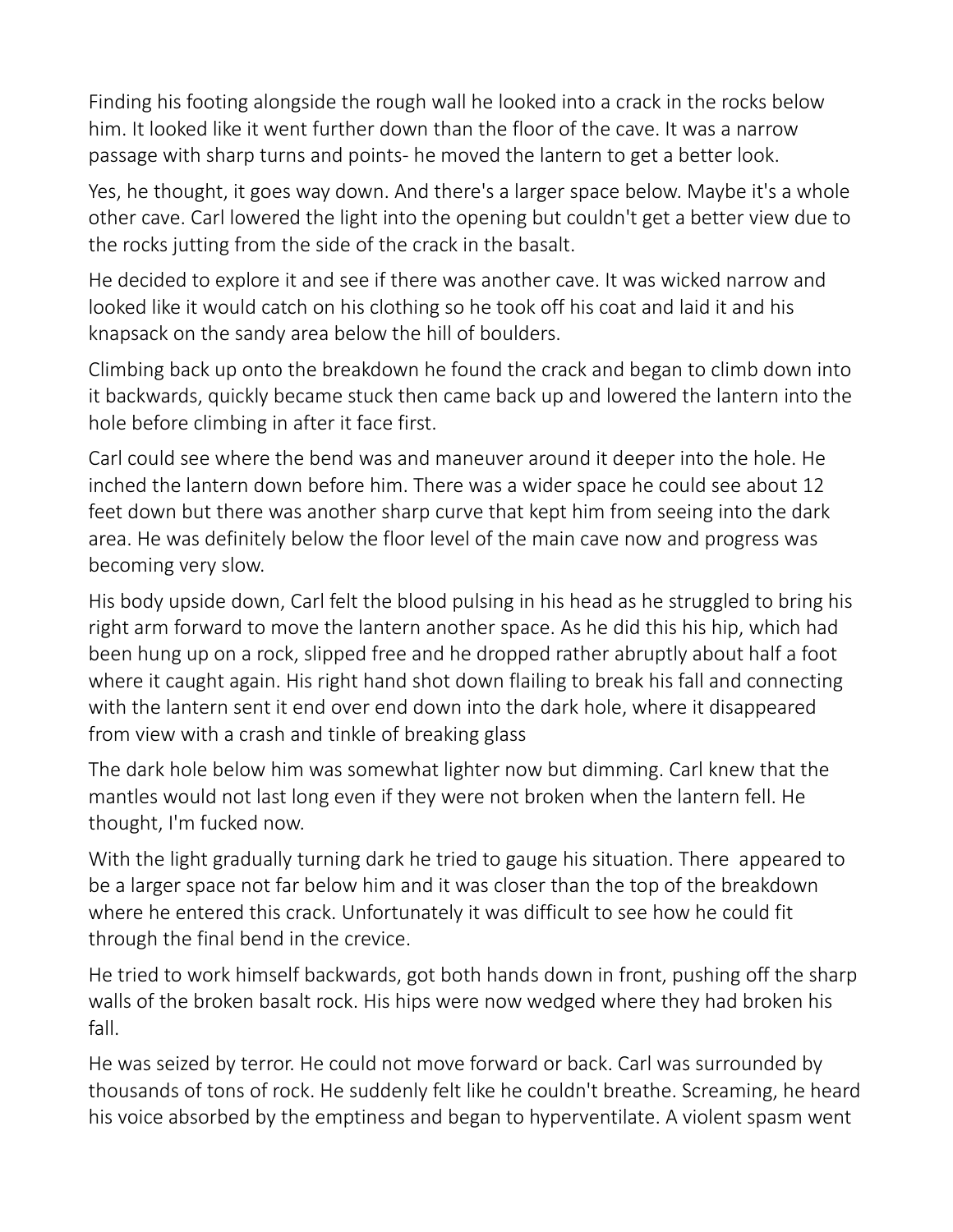through his body and he felt a very sharp rock against his ribs tear through his clothes and skin.

Okay, he thought, I need to calm down. He began to try and moderate his breathing. He tried letting out all his breath to see if it improved his mobility in this rather tight space. I got down here, he said to himself, I can get back out.

His efforts brought him inches, back to where he had slipped, but did not get him appreciably further out. As the light from the dimming broken lantern faded he decided to try and get all the way down into the wider space. Maybe it would be possible to climb out head first if he could turn around. The effort was exhausting.

He didn't know he had fallen asleep. He was with his friends at their spot below Crown Point on the Columbia Gorge. They were laughing and rolling around on the ground, a rather narrow cliff ledge hanging over a 200 foot drop. It was raining and the wind was howling. Sometimes one of them would roll off the cliff and the wind would blow them back, still laughing.

Waking, he imagined he was in his bed and tried to stretch his legs and arms, causing instant pain that brought him back to the hole in the ground that was now his life. He was in complete darkness, his lantern having given up the ghost while he was asleep.

He thought, I'm going to die down here. I'm only 16. I've never had sex. He began to cry.

When his tears ran out he crawled as far as he could into the crack below him, trying to reach the wide spot. Less than a foot down, his shoulders would not let him through and he only succeeded in pinning his left arm against the rock. Goddamn puberty he thought. A few years ago he would have been able to climb in and out of this hole without a problem. He imagined himself as a child and saw in his mind that child easily defeating the cave.

Then he remembered his mom- the reason he was down here. He thought, I brought you in and it looks like I will be staying with you and he began sobbing again.

Carl couldn't tell if his eyes were open or closed. He felt pain in his ribs and the cold rock gradually sucking the heat from his body. He heard the constant dripping of the cave above him but he also thought he heard it below.

All his efforts to move just tore his clothes and skin, leaving him in tears. He was only going back and forth in a very limited space, not making progress either way and not achieving enough room to even turn over to his left or right.

A cramp tore through his midsection, sending bright shards of pain through all the places his skin was jammed against sharp rocks and he simultaneously shit and peed. The foul mixture dribbled down toward his head but managed to drip off his back first. He vomited but nothing came out. Instead, the effort made him jerk forward and opened up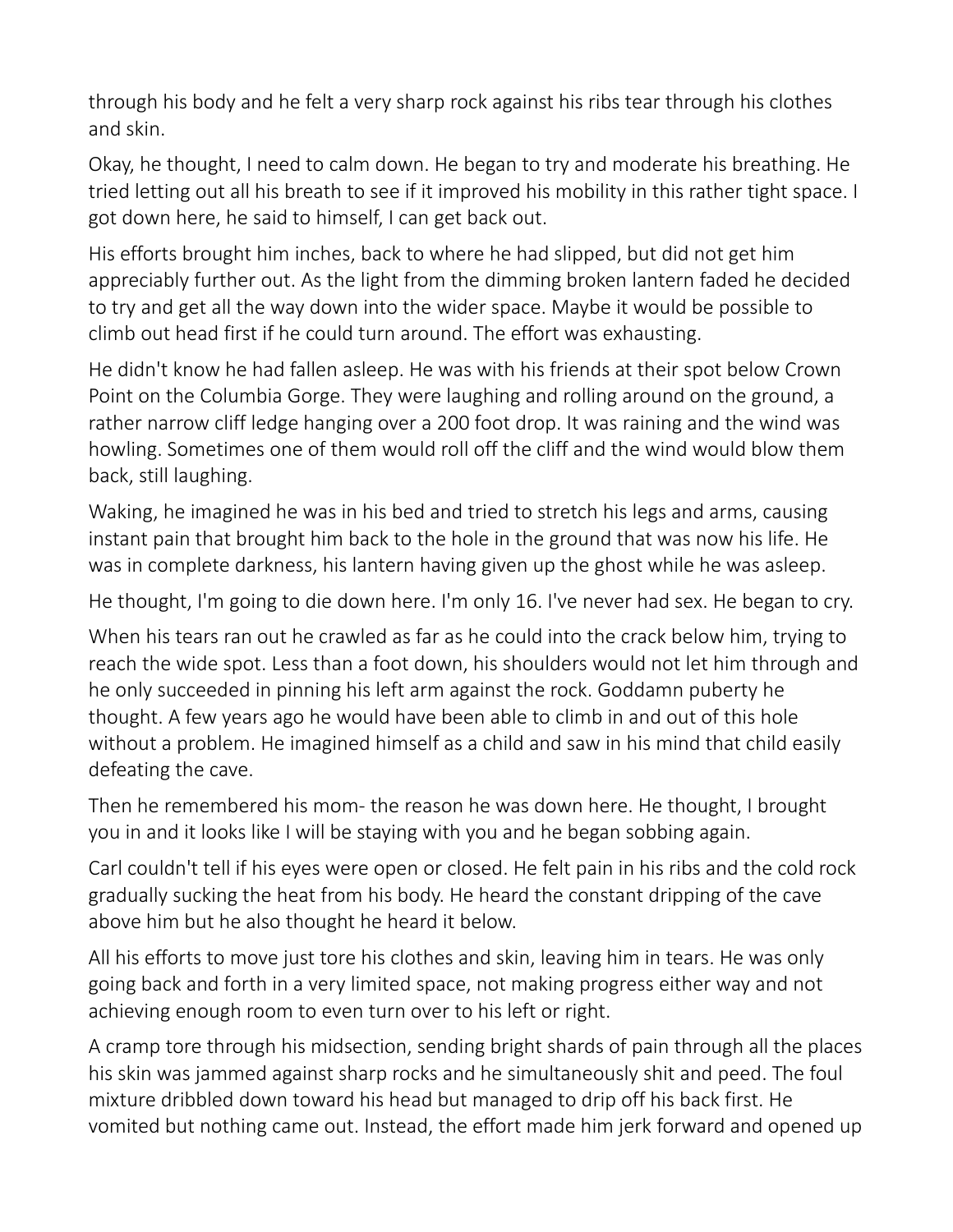a new cut on his head.

Day and night was all the same and Carl lost all track of time. It was as though he had been underground for years. He felt that he was becoming one with the earth. It was appropriate, he thought, it was fate. Fucking goddamn Rainbow Family.

The geometric patterns that occupied his waking visual field when he first encountered real darkness had long ago merged with dreams and resolved into other kinds of pictures.

A school of fish swam by him. Fairies danced in the deep. A man on horseback offering him a cigarette. Jesus Frank brought him a Totem that turned into his mom's ashes.

Early on, he spoke once in a while just to hear a voice. Later, finding the steady drip dripping of the cave above him could be heard as a slow, musical voice, he learned to have deep slow conversations with it.

But the dreams and flights of imagination eventually brought him back to where he was. Cold, bleeding and trapped. A repeating cycle of hope, effort, exhaustion and sleep mixed with an increasing thirst and hunger and a sort of acceptance.

As the earth, Carl imagined he could feel the sunlight on the trees and meadows above him. He gradually became aware that he was also the sunlight itself, that everything was actually connected by touch. He saw his human body, crusted now in dried shit, buried deep underground was connected to the rocks, connected to the groundwater. The earth itself, Carl thought, was connected to the air, the sun and stars.

He remembered a lot of the folks in the Rainbow Family and the good citizens of Takilma believed in astrology. He was skeptical but was also open to the possibility that things were connected on a larger scale.

His body unable to move, his breathing slow, Carl believed he could feel the turning of the earth, the moon holding onto it at arms length, the sun far beyond bathing them both in light. These were, he knew, also all connected and moving together.

The long, slow voice of the cave said, "Do you know me, Carlsbad Peyote Goddess Revealed Infinite Wisdom Rowland?"

The cave always used his whole name when addressing him.

"I know you are not just a cave," said Carl. "You are the water dripping down that has filtered from above. You are the trees and the animals with their roots and burrows digging toward your roof."

"I am ultimately everything," the cave said. "As are you. It is very unfortunate that your organism is in such an inhospitable situation. I think you need to look at it as a loss at this point."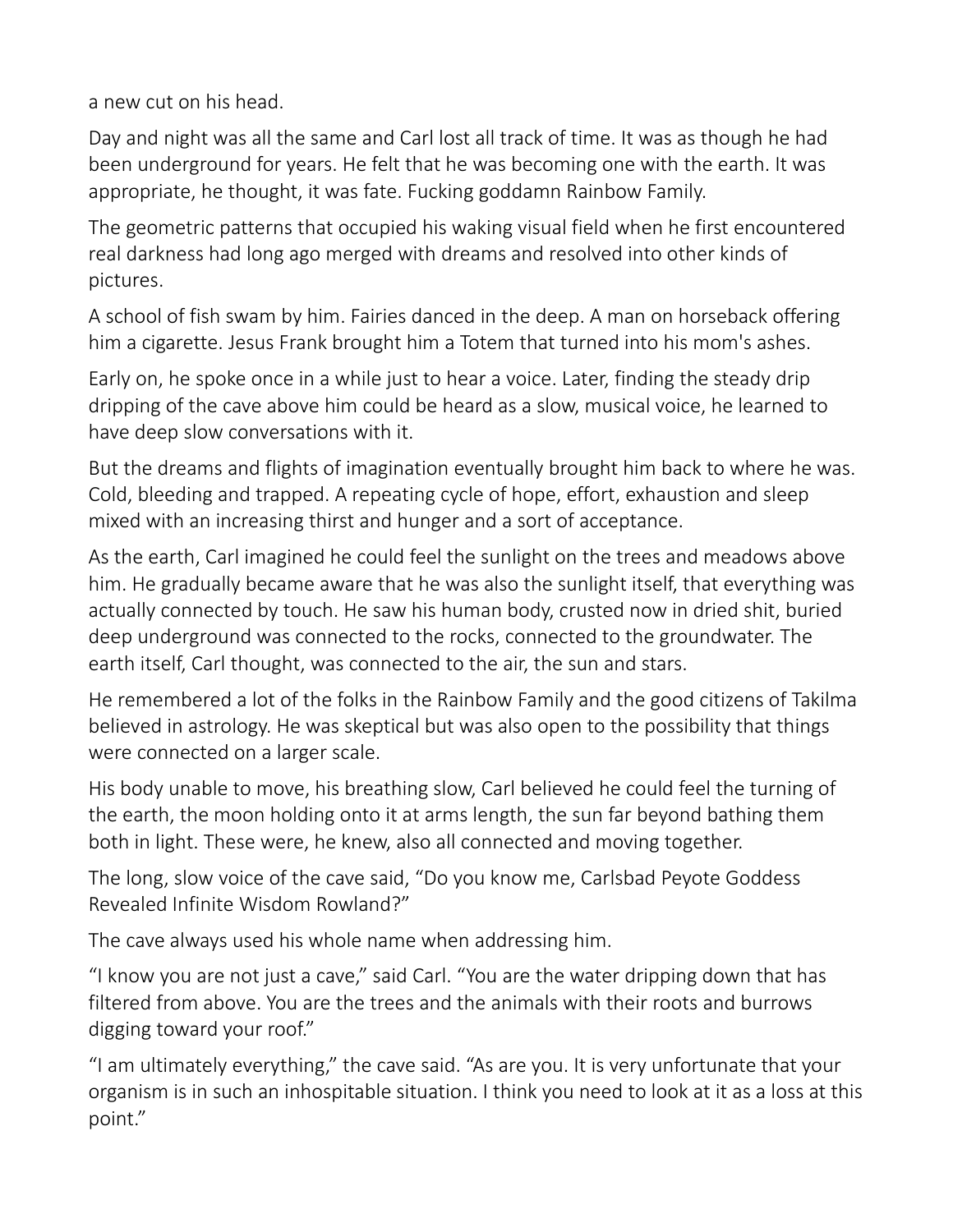It had taken the cave a very long time to say this but Carl had no words for time anymore.

"I get that," said Carl. "I can see that everything I use to define myself as separate, as an individual, is actually the place where I interact and blend the most. I think it is probably good to realize these things before you die. So that's lucky."

Carl experienced ecstasy as he beheld that all things were not really separated by their surfaces, and he was not separated by his skin from all of creation. All the things that make me an individual in a world of differences are my intersection with a world of unity, he thought.

He considered the idea of his person-hood in a world where things seemed to happen to him and then saw it from another perspective, where he was just a reflection of the apparent things around him which were also reflected in his individual form. His last thought was of infinite mirrors. He dissolved in this sensation.

Time ceased to exist and became circular all at once. He was mostly unconscious. It really was beyond description.

Over time, the voice of the Cave became a whisper and disappeared. Other beings, imaginary he supposed, came and went. Rocks and the occasional beetle were his main companions.

One of his visitors was a red cartoon demon with a pointy tail that would both berate him for being stuck and insist that he was dead and in hell. It looked identical to that devil that would sit on Goofy's shoulder opposite an angel when Goofy had an ethical dilemma. In the cave there was no angel to go with it.

Sometimes he was lonely enough he'd talk to the demon for something to do.

It would go like something like this:

Demon: Boy are you fucked. Have you considered that you are already dead and in hell?

Carl: Hey big fella, your skin looks especially red this fine day.

Demon: Days and nights are all over for you, kid. You get to be here forever because you're already dead.

Carl: Okay. What else you got?

Demon: That's it. I'm a one trick pony.

Inevitably Carl would return to his body where he experienced time again in excruciating slowness, along with pain, despair and again, gradual acceptance and eventual ecstasy. There was no way to know how long this took or how many times the cycle repeated.

Then it changed. There was light and new sounds, human voices. Carl could only see a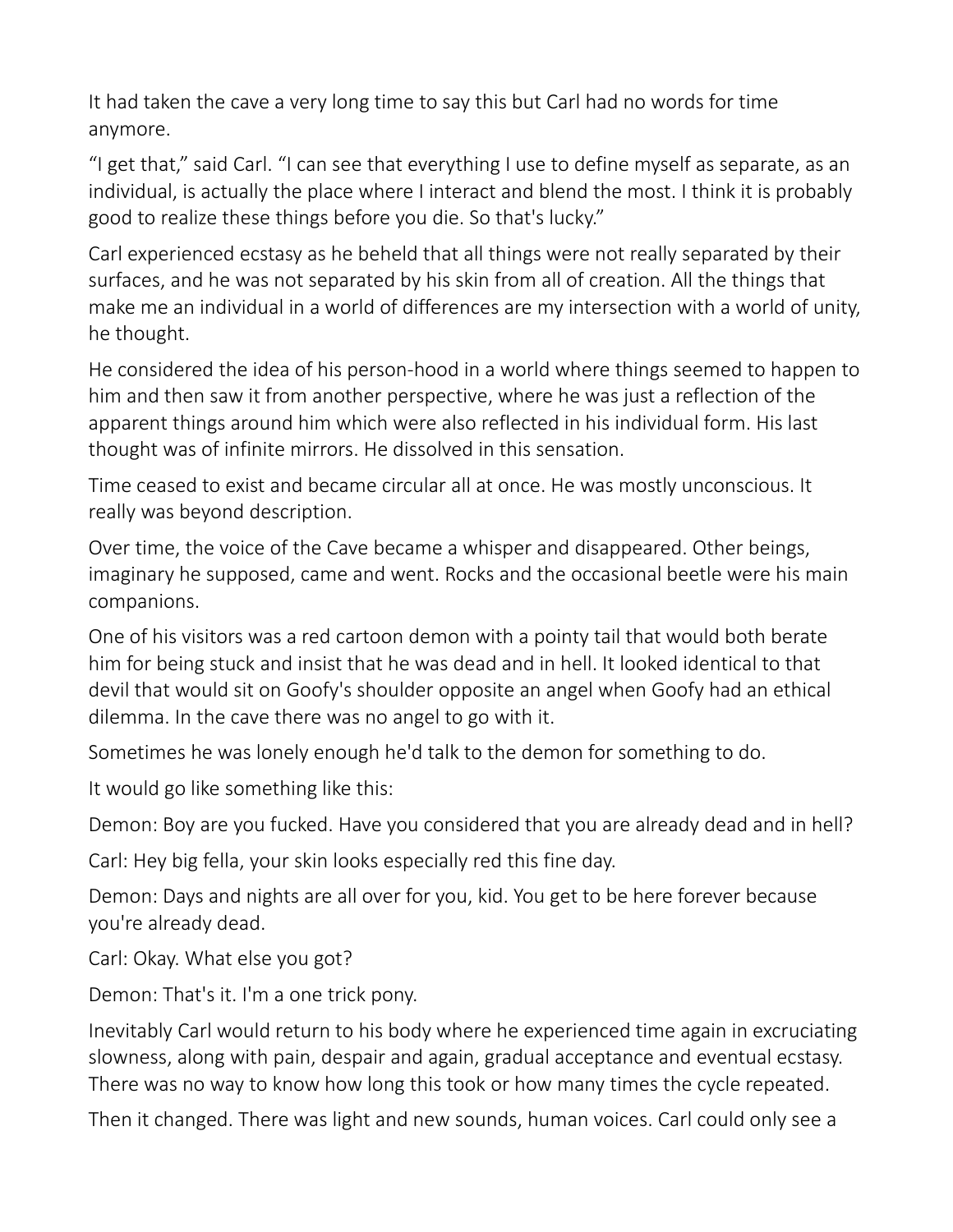bright orange yellow light. Was someone talking? He drifted away.

He was aware of being strapped onto something, carried. The bright orange light was all he could see. He tried to speak but could not make a sound. He drifted away again.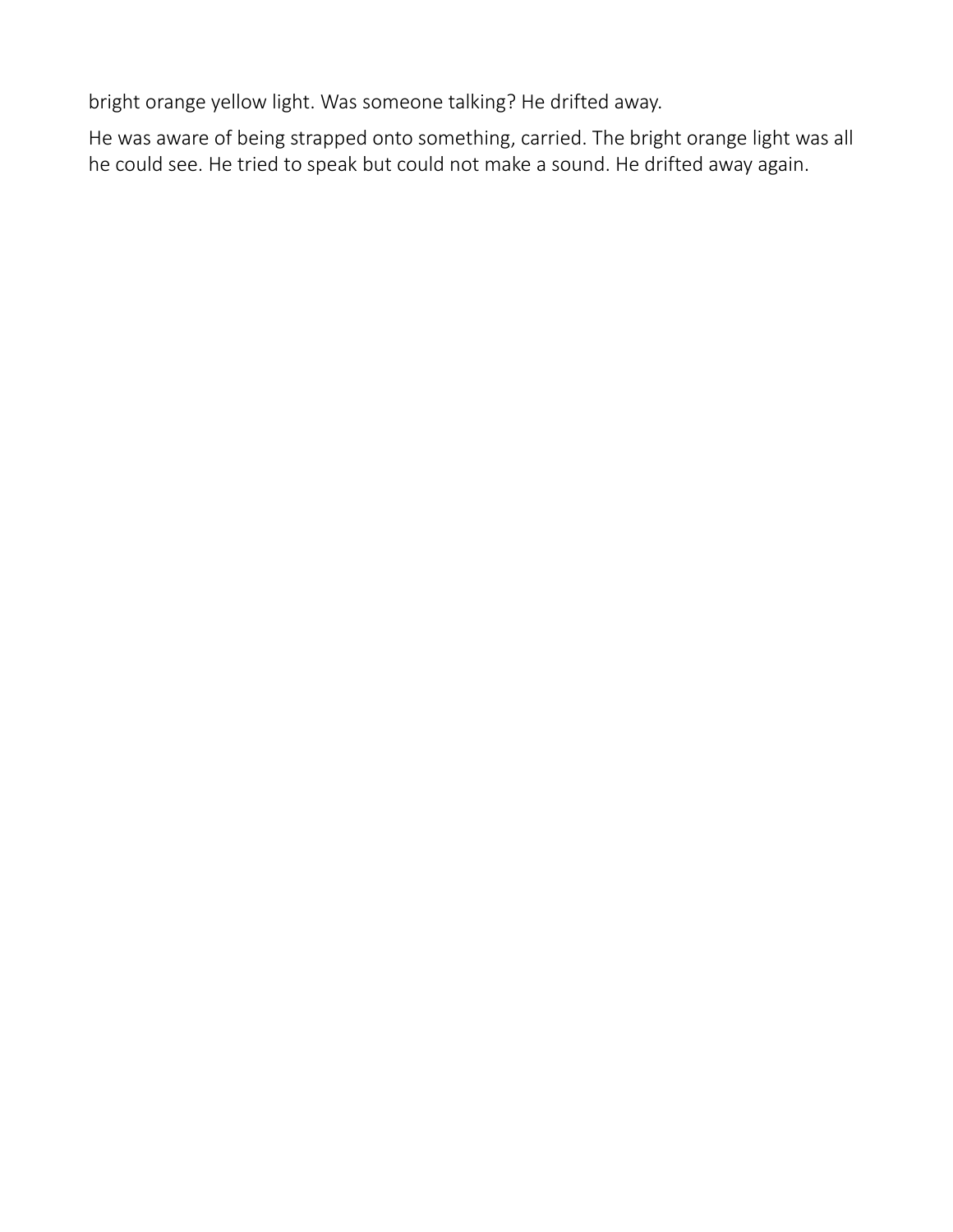## Chapter 5

# Out of the Earth

Carl must have been asleep because he woke up, startled by the brightness of the pink light that seemed to surround him. He tried to speak and it came out as a croak, unintelligible. The effort caused a spasm in his limbs that hurt like hell. Something crashed to the floor and someone exclaimed, "He's waking up!"

He felt pain all over but differently than he was used to hurting. He tried to speak again, or maybe he just thought it. He fell back asleep.

The next time he woke to the pink light it was less bright. He tried to speak again and was able to make somewhat human sounds. "Hey! Where am I?" he croaked, sounding more like "Heh. Wheh aaa I?"

Someone answered, "You are dead."

It was the demon.

Carl said, "Why is it so pink?"

The demon said, "Oh, that. You have your eyes closed. Open them and you'll see that your mind is imprisoned in a hospital."

Carl opened his eyes and saw that he was in a bed and the only light came from the machines that fed him fluid and another attached in several points by electrodes. They seemed unbelievable bright and beautifully colored. He turned his head and looked around the room, finding the little red devil sitting in a chair that was apparently there for guests.

The demon continued.

"This is how this story goes. They found you in the cave. At some difficulty they extricated you from your stone tomb. Miraculously, in spite of being stuck there for almost a year, you were still alive. They have been monitoring your heart and giving you intravenous fluid and nutrients.

"It's all a sham. You are not here."

Carl said, more clearly now, "It feels real to me." He immediately felt some sense of notrightness in the back of his head.

"Puh-Leaze!" said the demon. "Let me tell you another story. I guarantee it is as plausible as this stupid hospital.

"Lets say you are not here in this hospital bed, not stuck in a cave and not actually in hell exactly, but only because the word is so very imprecise. Instead of any of these things, you are actually the God of Dreams.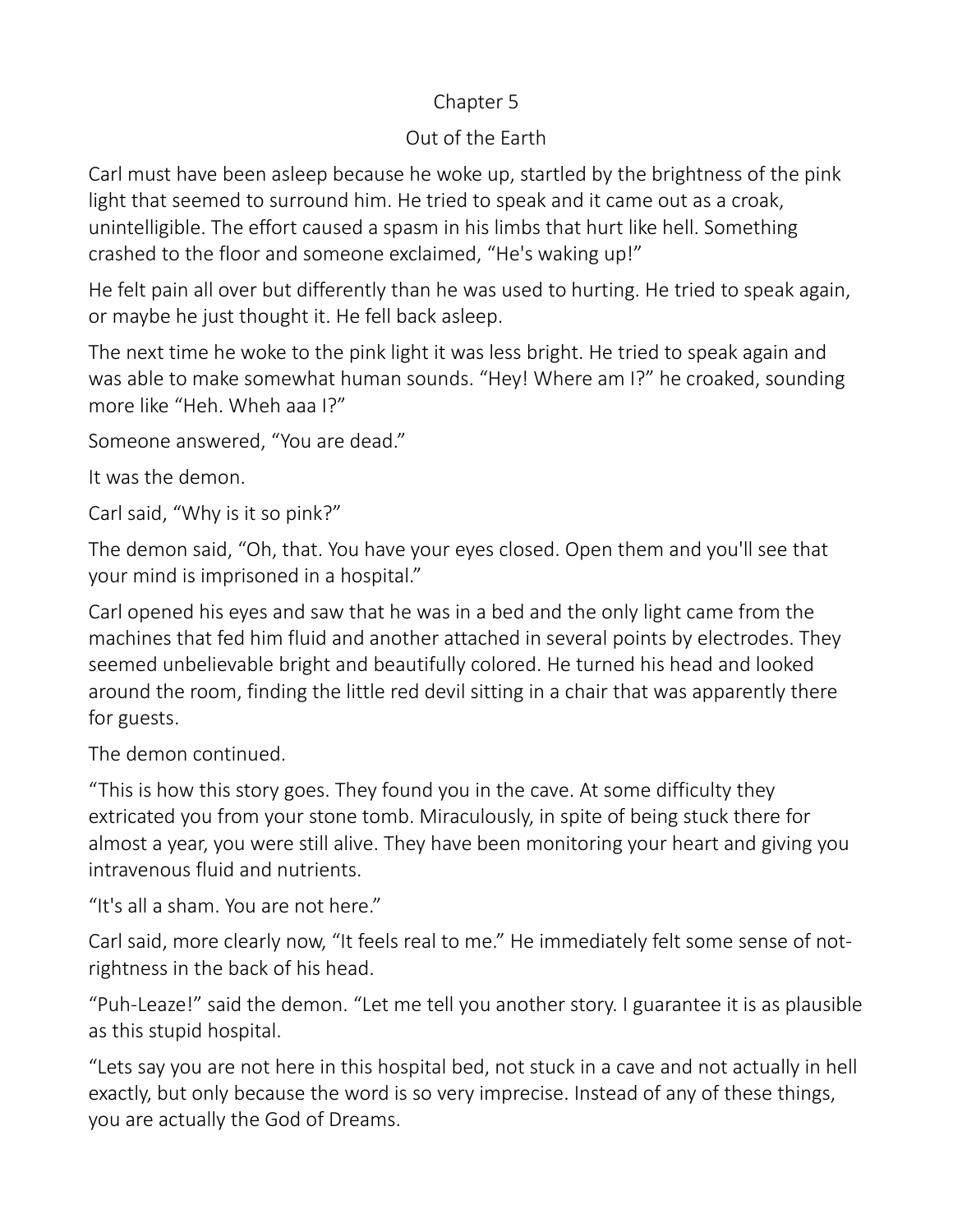"As the God of Dreams you can create as many dreams and as realistic as you want, they can last less than a second or as many years as you want.

"As a 16, 17 year old boy I know exactly what kind of dreams you would create first. That's the kind of thing the God of Dreams does.

"So that's you. It is super cool. Anything you desire can be in your dreams. But you are doing this literally forever so you make dreams that are more elaborate and you even try to make them so real that you yourself can forget who you are and that it's a dream.

"Eventually you are succeeding so well that each part of the dream is having its own perspective and has totally forgotten yourself, the Dream God. Being so far from the predictable scenarios of your early attempts, there is a realm of the dream universe where the perspectives of organisms represented by the likes of, say, Mr. Carlsbad Peyote Goddess Revealed Infinite Wisdom Rowland, citizen of earth, are as Hellish as the Dream God can make.

"This, Carl, is where I propose you are living. It goes way deeper than you know, deeper than the deepest cave. And darker than any mere 'vision' of hell."

Carl said, "That's a pretty story." There was that sensation in the back of his head again. "I always thought you were a one-trick pony."

"There is,' the demon replied, "only one trick."

With that Carl was awakened by the morning light in his room. He was very slow in opening his eyes. He got a good look at himself and his surroundings. He thought, just like I dreamed it. He moved his arms and legs, surprised that they worked, though not well, and were not impeded by rocks.

A man coming by the room saw his movement and opened eyes. "Hello Mr. Rowland. We are so glad to see you awake."

Carl carefully croaked, "Hi. Are you a demon?" (Came out as "Ha, ah oo a demon?"

"No," said the man, who smiled, "I'm your nurse. Name is Daniel. I've been monitoring your fluids and cardiac activity. I'll notify your doctor that you are conscious."

The man put a little water in a glass and handed it to Carl. This will help you speak. Your throat hasn't been used in a long time."

Carl drank the water and, concerned that he had hurt the man's feelings, said, "It's not you. It's been a long time since I talked to anyone who wasn't a demon or a rock. You're fine."

His speech was almost completely intelligible.

The nurse came back with the doctor a few minutes later. The doctor did a variety of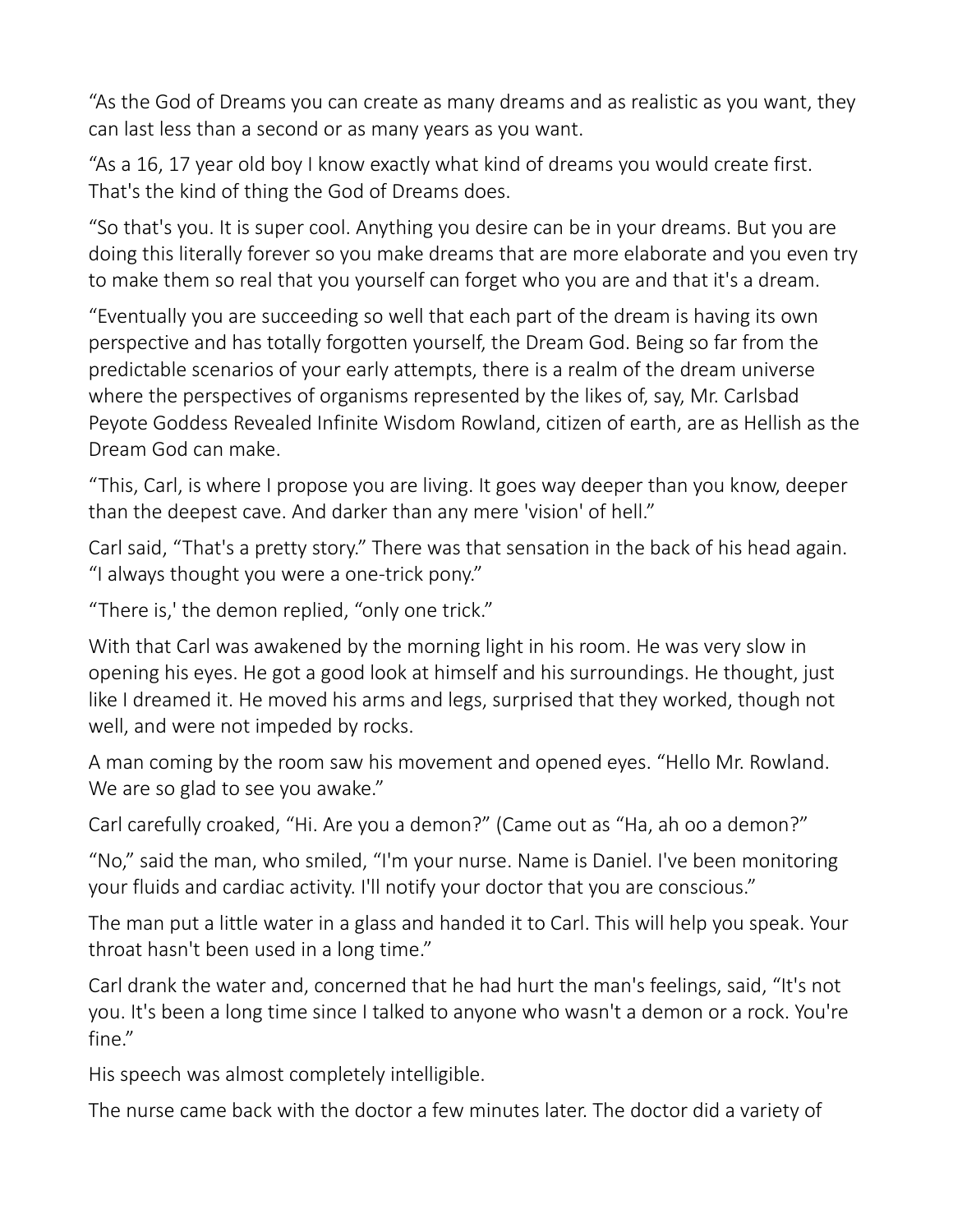things all at once, checking the cardiac graph, checking the fluid log and engaging in useless banter that made Carl's head ache.

"Well good afternoon Mr. Rowland! It is wonderful to see you awake. Will you bend this elbow? You are some kind of miracle, sir, I'll tell you that. Bend here, stick out your tongue. What a perfectly gorgeous day you chose to wake up. David said you had some water. How was that?"

Carl started to speak but the doctor had already moved on to dictating a timeline to the nurse for introducing liquids and foods. "It will be a while before you can eat solid foods, I'm afraid," he said.

When he had finished doing all his checks, he sat down on the chair next to the bed. Carl noticed that it was the same chair used by the demon. The doctor looked Carl in the eyes and spoke slowly and calmly.

"May I call you Carl? Yes? Good. I'm Dr. Frank Finders. Call me Frank."

"Carl, what has happened with you is just amazing. You appear to have been in that cave for over 11 months. You lost almost half your weight but you stayed alive longer than anyone would have thought possible.

"You are at the Medical School Hospital in Portland. You were brought here by helicopter when you were found last week in a fissure off of the Lake Cave on Mt. St. Helens.

"You are not out of the woods. All your body's systems are gradually coming back but most are sluggish. You have been unconscious in this bed for 15 days while we rehydrated and fed you intravenously. How do you feel?"

"I feel very strange," Carl said, "a little bit removed from myself. I feel very weak. I can sort of move my arms and legs but I probably can't do much else. Someone should call Bob and Helga, my foster parents."

Frank and Daniel exchanged a sad look.

"I have some bad news," the doctor said, "Bob and Helga were both killed in a collision with a drunk driver last Christmas."

Carl felt a flutter in his chest and a sensation like wind blowing. The room took on a slight echo.

Daniel spoke, "You have some friends who have been calling to check in- we'll let them know you're awake and can have visitors."

He liked Bob and Helga and he would miss them. He also felt clearly that he had been an orphan for years. This was not new.

Carl asked to see himself in a mirror. He saw an older looking man with deep lines in his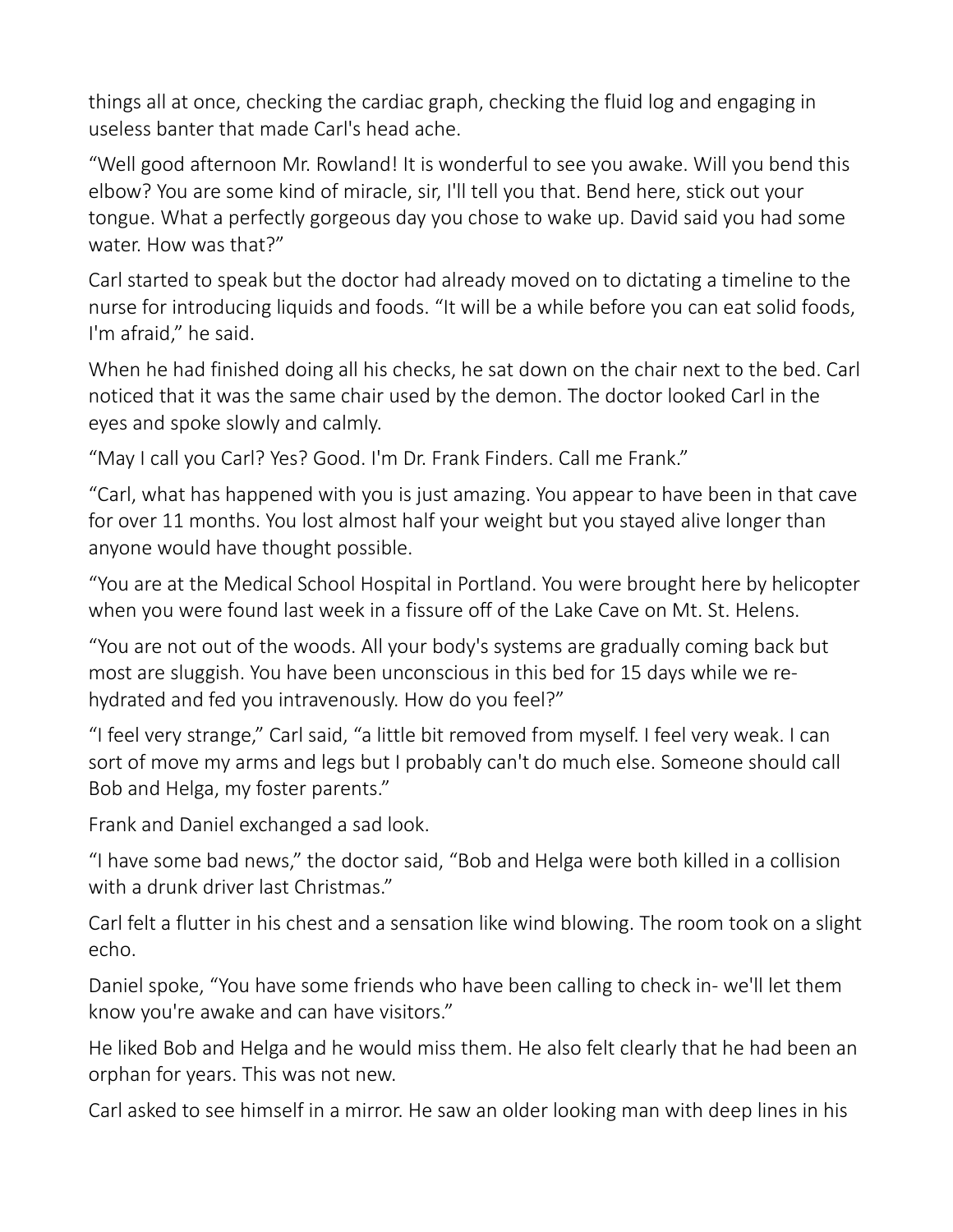darker colored face and a full thick beard. At the time he went into the cave he had only just started shaving weekly to clean up the scraggly fuzz. Who was this Paul Bunyanlooking mother fucker? His eyes, once very green, were now bright blue.

He let out an involuntary shriek at the sight and saw the monster in the reflection do the same. The doctor tried to assuage his fear:

"You actually looked much worse when we brought you here. More like a mummy or bog body than a person. With the way other tissues are coming back after their extended hibernation, we expect your skin tone and smoothness to return to something more normal for your age with time. If you don't like the beard we can shave it off for you."

Carl kept looking at his image in the mirror before he said, "Yeah, the beard is cool. I'll try it for a while."

That evening he tried drinking a half-cup of warm apple juice. It tasted great but then his stomach turned. He felt like throwing up but he kept the 4 ounces of sweet bland liquid down. He did not have solid food for a couple more days.

Eric, Park, Kimberly and Greg all came to visit the next day. Brian had to work. The others had skipped school. It was the next to the last week anyway.

They spilled into the cramped hospital room with an explosion of greetings, tears and careful touches (Carl looked extremely thin and delicate). Park and Greg both made comments along the lines of "Jesus! What happened to your face?!" before being shushed by Kimberly.

Carl told them that the doctor said it would get better but they really don't know what will happen.

"I guess I'm super lucky to be alive," said Carl.

"Everyone thought you were dead," said Eric. "That cave had been searched back when you were first missing. They say you were in a fissure off of the main cave. The fuck were you thinking? I'm glad you're alive but I want to kill you."

They talked, Carl mostly listened. His throat felt hoarse very quickly. All the news and changes among his crowd were amazing.

Park and Kimberly had broken up but were still best friends. Park had come out as gay. Greg's brother Brian had finally been kicked out of his school (not JBHS) for repeatedly rearranging the letters on the school reader-board to spell out indecent suggestions.

Carl remembered one from what must now be a couple years back. The board had read "PUBLIC AUCTION for our PTA!" With the removal of an "L" and a "U" it had become "PUBIC ACTION for our PTA!" The real coup here was that the sign stayed up for a week before the school realized it had been changed.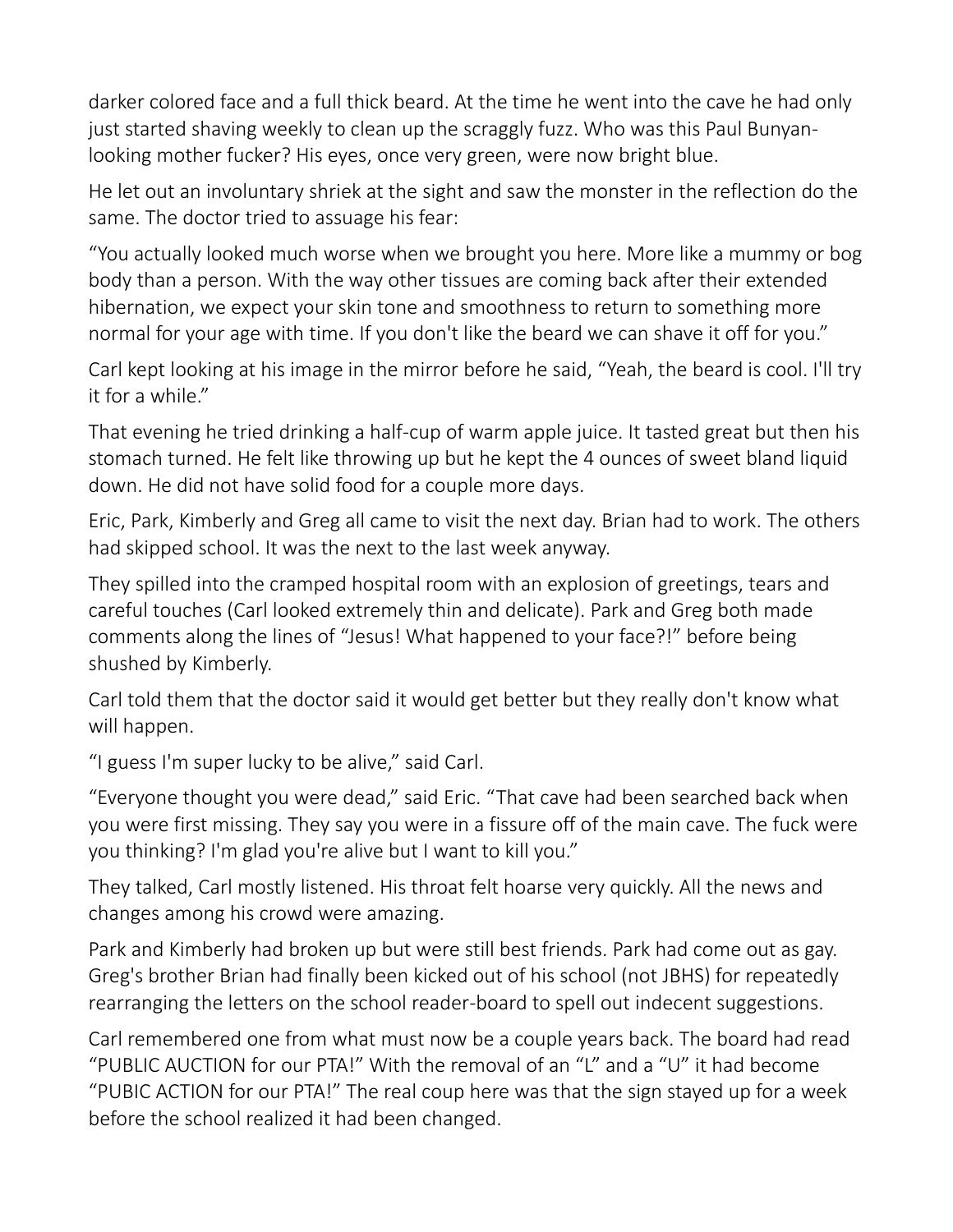Apparently, he had become more creative as well as ambitious in his works of chaotic public art. A reader-board that said "Wonderful Weather For Ducks!" became "We are real Fucks!" "Annual Exams Week" became "Anal Exams Week".

Kimberly, at this point, interjected, "Too bad they never had an 'annual fancy duck dance'."

When the reader-board was covered up, Brian had gone on to paint neatly written inscriptions that greeted students above the entryway doors. "Abandon all hope ye that enter here" was the last straw.

Brian's brother Greg had graduated the year Carl had disappeared. He applied for over 100 grants and scholarships (this took him a couple weeks straight of constant work) and received a generous student income from his efforts, a patchwork of mostly smaller grants. Greg had moved out of home, gotten an apartment and was going to Portland State University studying business and taking Chinese language classes.

Eric, the guy who was often the driver for their excursions, had been riding his bike everywhere. He was graduating in a week and going to run a marathon in Eugene and would start school there in the fall.

Park had auditioned for a part as a child in a road production of Long Days Journey into Night and found he had been selected for the summer company.

Kimberly was working weekends at the pet store on Burnside next to Kienows.

Everyone had been going on, doing new things. Becoming themselves. Carl thought it wasn't fair. He was feeling sleepy and losing track of the conversation. The air conditioning vent seemed really loud. He could almost hear a voice...

Greg was waving his hand in front of Carl.

"Hey, Carl. You in there?" he asked.

"So glad to see you guys," Carl said, "I am super tired. Don't know why. Been asleep for almost a year."

As he spoke, Carl heard his voice begin to waver and fade. His tongue felt thick. The last part sounded like "Beh seep mos'yeh".

His friends stood and sat around for a moment after Carl drifted off. Kimberly said, "Geez you guys, I can't believe you said that about his face."

Eric said, "He does look wicked old. And the long hair and beard! Holy Moly, he's like some desert prophet out of the wilderness."

As Carl slept his friends found their way out of the intricate warrens of the medical school complex on Pill Hill. As those things can go, they never managed to come back as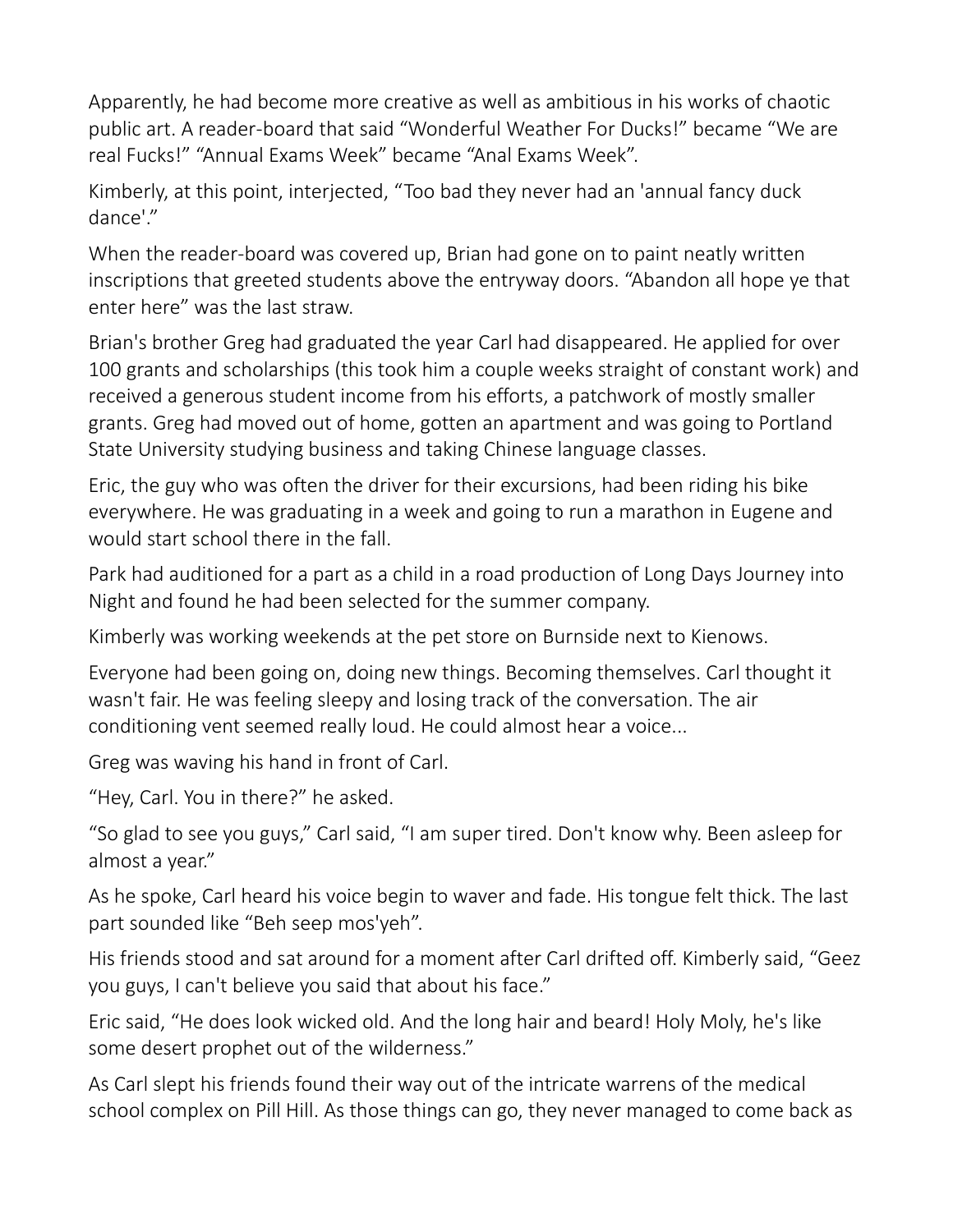a group while Carl was at the hospital, though Kimberly stopped by a couple times. Eric stayed in touch by phone. Greg called once but was super busy that summer with scholarship related projects.

It was 2 days before he ate his first solid food which triggered his first bowel movement. The contents of this excretion, black and tarry and laced with hard brittle shards, did some damage on its way out. In a week he was regularly getting out of his bed and going to the bathroom using a walker. His face smoothed out gradually but a sort of leathery color remained. Carl kept the beard.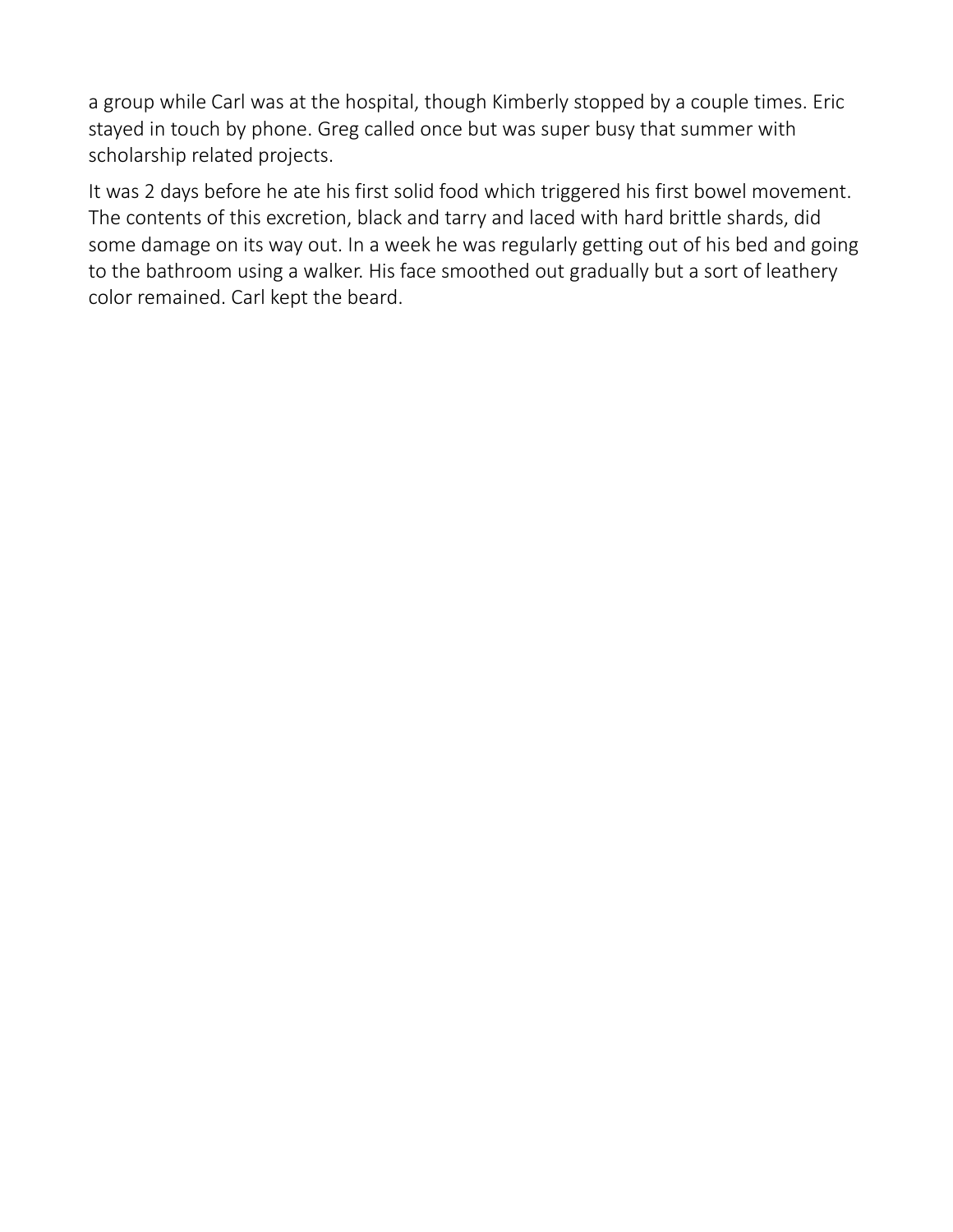## Chapter 6

## My so called life

Carl stayed in the hospital for 5 more months. During that time he turned 18 and since he had been a ward of the state and he now had both his majority and resources, his ass was on its own.

Only high school stood in his way. He had lost almost 2 years which meant most of his mates graduated during his early days in the hospital. They all either had jobs or were going to school.

While his friends continued to come by, they came with decreasing frequency. His new friends were nurses, physical and occupational therapists And one psychologist. As the weeks dragged into months, everyone was encouraging. Carl was disinclined to feeling encouraged.

Carl felt like a very small boat riding a very big wave. He had confided in the elderly psychologist, Dr. Durin throughout his stay here and he requested a visit.

"I can't focus. How will I live on my own? I can't read more than a few paragraphs and it becomes too tedious. How am I going to be able to go to school? Am I just going to be a drop out?" opined Carl.

Dr. Durin said, "We have done all the testing and there's no reason you should worry about school. You are out of practice, is all.

"We are watching your brain very closely because it's return to normal after such prolonged dehydration is nothing less than astounding. We are trying to understand you. The research people would like to keep you here forever but that is not in your interests.

"I also know you are still troubled by feeling disconnected from things. Well, how could you feel connected? This hospital is not real life. Despite your fears, you will do fine. Just get out there and do the things that come up to do. Show up. Especially for your follow up with Dr. Tazanian.

"I'm also really pleased that you have not seen or heard the devil you told me about. The fact that the psychosis subsided so quickly after you became conscious- within the first week, right? We think it was nothing less than your incredibly resilient brain keeping itself barely alive with jolts of activity."

"Carl, back when you were still not conscious but it was clear that against all known science you had survived without food or water for nearly a year, we checked into your background for any previous signs of this kind of survival in your family.

"I told you about the researchers who would keep you if they could? They had already started to swarm before you woke up. You've met 'em. I won't name names but, like, all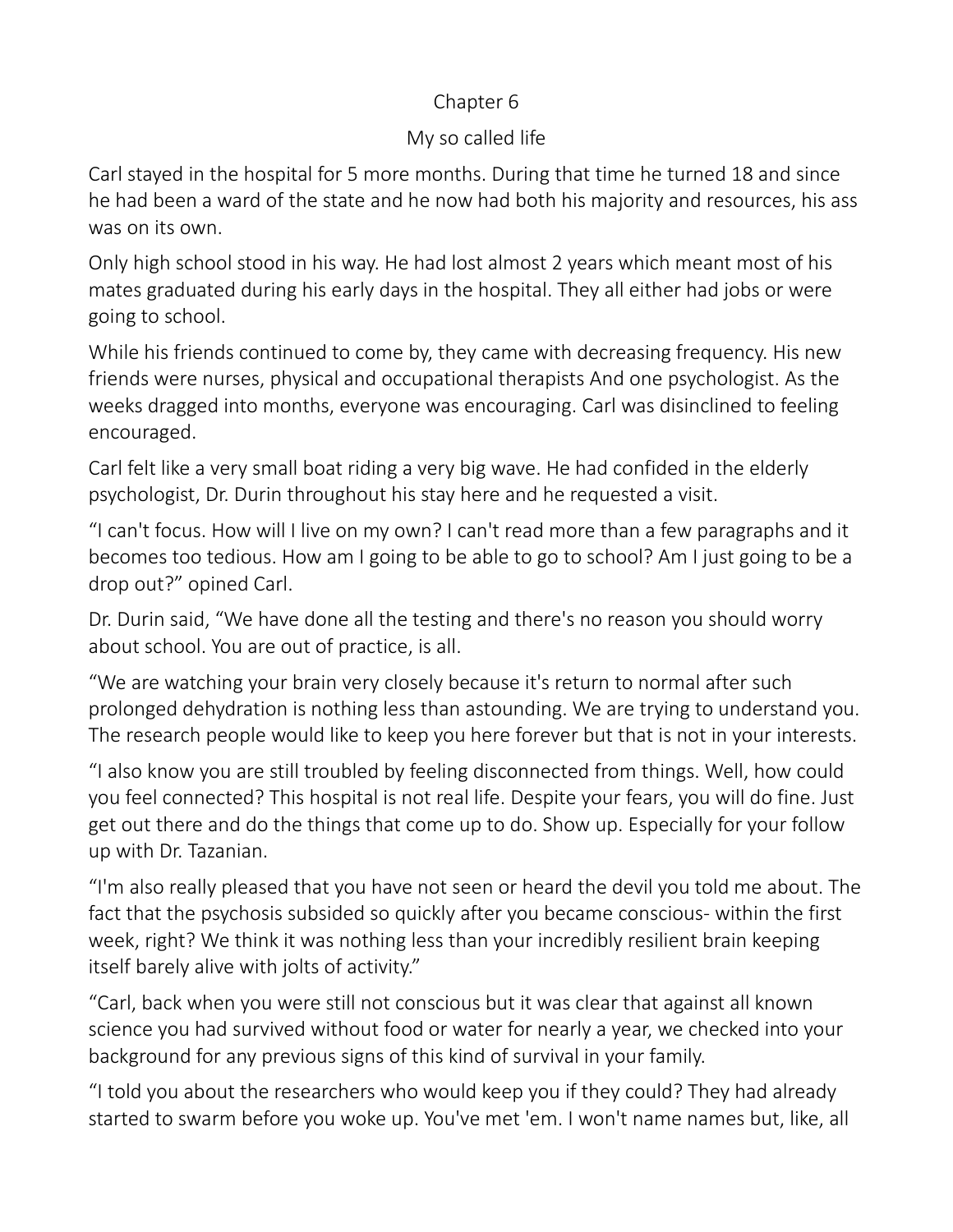those interns that don't introduce themselves as doctors but describe themselves as faculty."

Carl's mind flashed through the faces of the people he was referring to.

"Shit, I'm on the faculty but that's a different job. Anyway, we looked into your background and couldn't find your father. We found someone who said he was your father but he wasn't. Couldn't have been by anyone's account. A real mystery

"In fact, at the time you seem to have been conceived, your mother was recovering from a bomb explosion. She had sustained severe trauma to the front of her body exposing her abdomen including the intestines, stomach and uterus, which, itself, the uterus, was punctured by debris in the bomb.

"One of the wilder theories about your parentage is that your mother picked up dna from someone else who had been closer to the center of the explosion, maybe the bomber himself.

"What matters is that somehow you are something nobody has seen before. With potential advantages. Huge advantages.

Carl said, "Why you telling me all this now?"

Durin replied, "Get out of this place while you still can. The University is already patenting things they learned from you in hopes that it becomes money even if they don't have something yet. I'm not kidding."

That was his last visit with Durin before his discharge.

Someone came from JBHS to make plans for his return to school. It was not someone Carl knew. The man introduced himself as the school psychologist, Dr. Damien.

Carl asked him, "How is Dave?"

Dr. Damien said, "I don't know a Dave. But I've only been there for 6 months. There were a lot of changes before I came on. You've been gone a while."

Most of his time not in therapy was spent watching television and wondering what would happen to him now.

The O.T., Sandy, was the one tasked with taking him home. Sandy had an old reputation as the go-to person in the O.T. Department. If you could get her. For the past couple years she had been completing her doctoral coursework and working on her dissertation.

She was especially a good fit for this transition because she had worked with him in the hospital on his plans for return to life. She had volunteered to work on his case and had been given the assignment out of sheer surprise that she volunteered.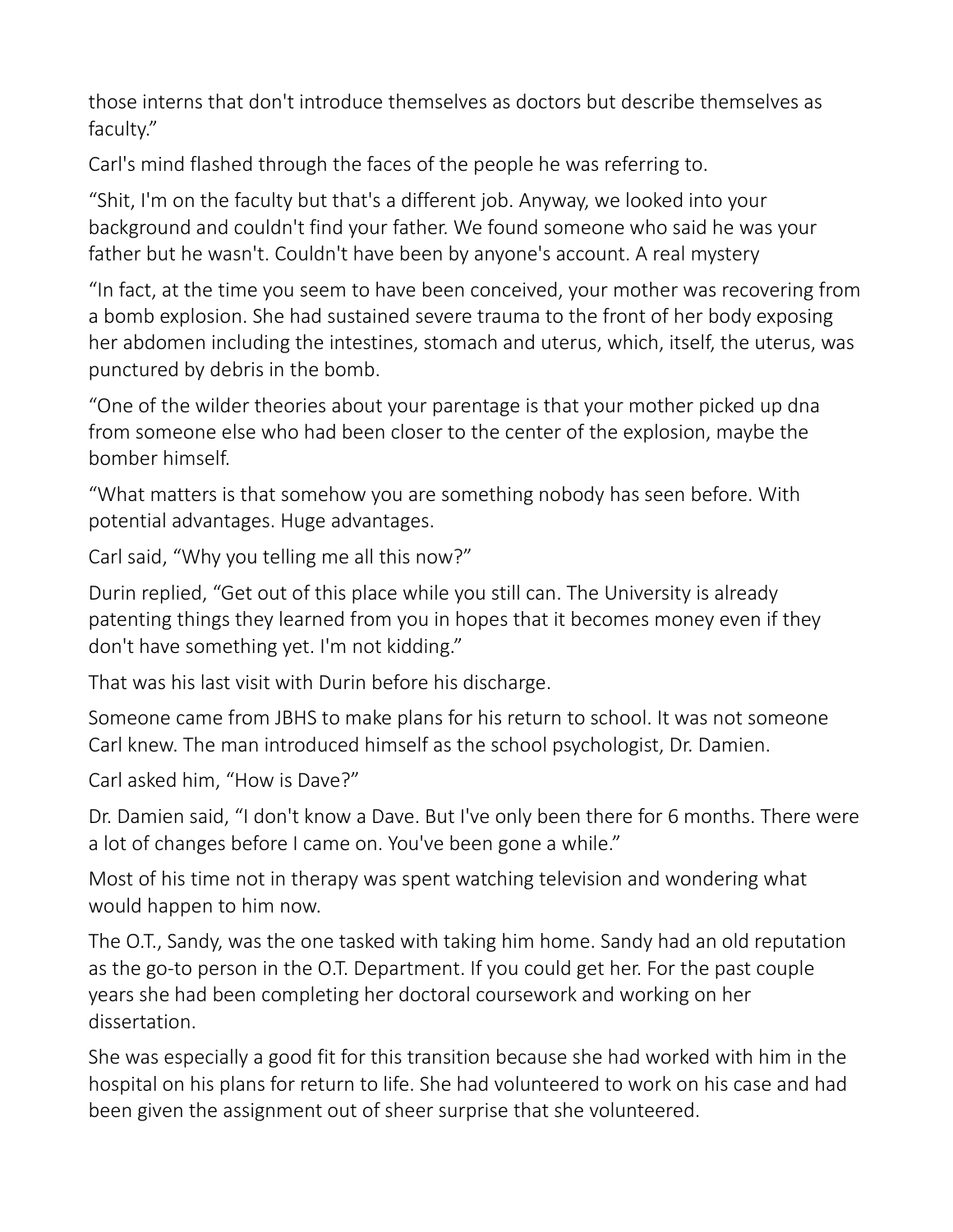She stopped and they bought some groceries and cleaning supplies on the way at the Thriftway. After she helped him put food away they went through the house opening blinds and curtains, raising a ridiculous amount of dust. He opened the front and back doors allowing a soft breeze to traverse the house.

Sandy and Carl sat down and listed things to clean first and talked about what else he'd need to do and appointments he had (one with an attorney regarding the estate of his foster parents and another follow-up with doctors on the hill).

Sandy said, "You have all the phone numbers we talked about at the hospital in your mini planner from the hospital. Use that for now but I'd suggest going to an office store and getting something more sophisticated. You're just 16 in your head and you have an adult's body and responsibilities. They're expecting you at school in 2 weeks but if you take longer it won't be a problem. I'm advising don't push it."

Carl said, "Didn't they tell you? I can only control my money when I graduate from high school. Until then I only get room and board."

Sandy stayed all afternoon until Carl finally said, "I got this. I'd like you to go so I can just let the other shoe drop. I'm going to be here alone, time to get it over with. Anyway, my friends are coming over in about an hour with booze and I don't want old people around."

Sandy's jaw dropped and she looked horrified and Carl said, "I'm sorry, man, I'm just yanking your chain. That sounds mean and I didn't mean that. I mean, I didn't intend to be mean. You know what I mean.

"I know you aren't that old. Probably 30? My friends won't be here until 7 and I have no reason to think they'd have booze. Or even if they'll show. I only told them last week when I learned my discharge date for sure. I had to have all those tests and scans."

He thought a moment. "And shit I look *way* older than you."

That was true. Carl still looked like a much older man. He had improved during his time at the hospital but he reached a point where the improvements became harder to see until he had what seemed to be his new forever face. He appeared as a rugged man, someone in their early 40s maybe, but who's face was carved, like driftwood in the sun and wind. It was a harder face than he had before.

Carl felt bad. Sandy felt bad, visibly, but she verbally forgave him. She thought to herself, Well, at least I don't have to come out and see him. He seems so sad.

It must be noted that many people seeing Carl interpreted his rough lines as sad. Sandy knew that Carl had not seen the sun much in a very long time. She knew that whatever happened to Carl in that period beyond which he had no business being alive had left a cruel mark.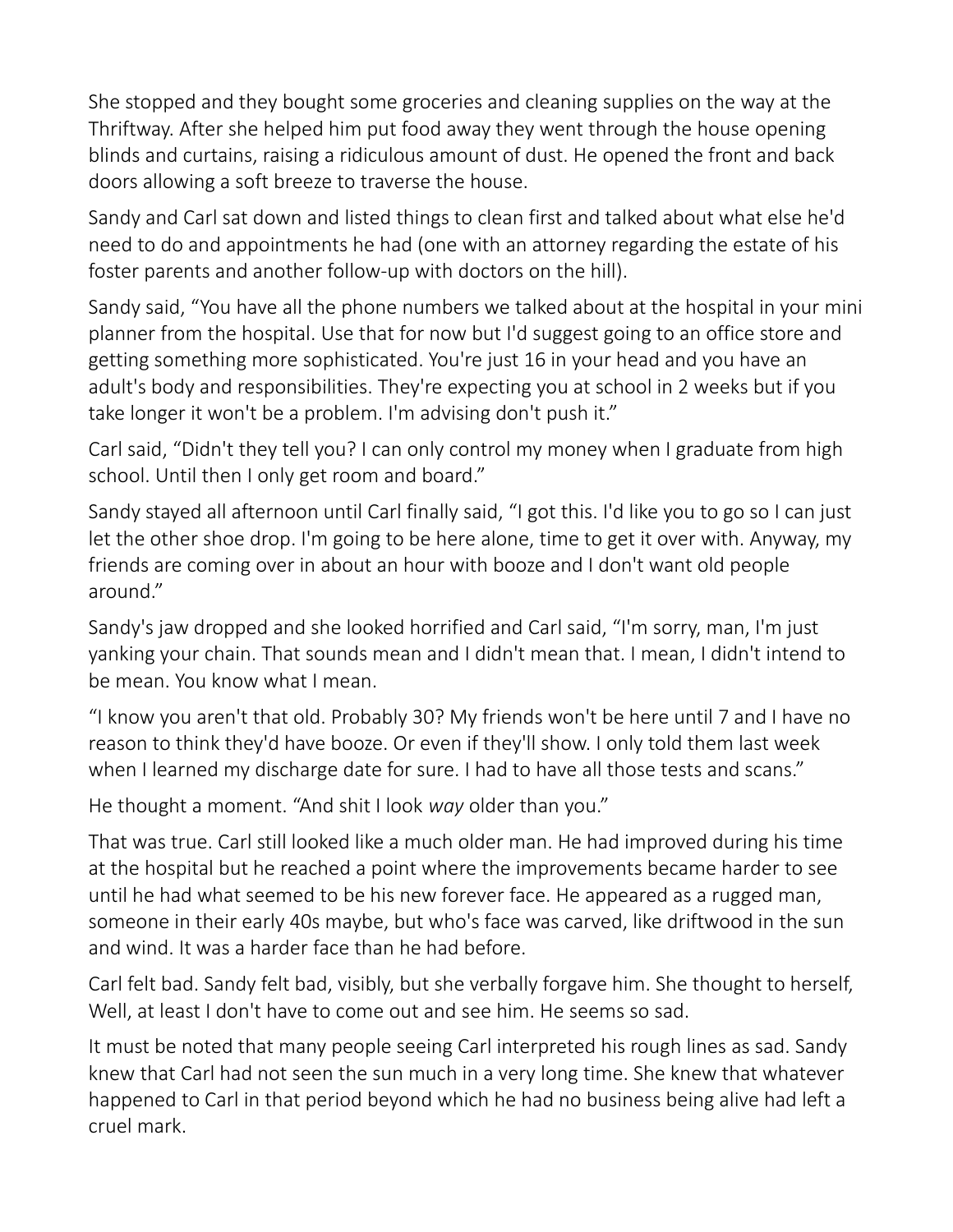She made a mental note to add that last part to her dissertation somewhere. It had sparkle. She made a mental thank you to Carl for being the most interesting medical phenomenon of the 20<sup>th</sup> Century.

Then Carl said, "I really just want to feel what it's like to be alone. It's been a long time. I need to get my bearings."

Sandy gave him some last minute assurances about how well he was doing, told him to go to his appointments and she went home. Carl was alone. In his house. With no parents. Carl had a detached thought that he'd make a film about a teenager who comes into an inheritance... but the thought died before he could give it any flesh. He lost interest.

That seemed to happen a lot. Oh well, he may have thought, if he could think that well, Dr. Durin says Carl is doing great.

One of Carl's appointments Sandy had reminded him of was with an estate attorney who was the executor of the last will and testament of Bob and Helga, written in the first year of his stay with them.

Bob and Helga had no children of their own and the house was left to Carl along with a seperate trust that would pay Carl's expenses until his graduation from high school. Then he would receive the remainder of the Rheinsplaz estate consisting of savings, life insurance. In the current market, 1988, that was about \$40,000 after home payoff and taxes. He could also roll it over into a perpetual trust with small annual payout and less tax bite.

High school just didn't thrill him anymore, not what Carl felt like doing. It seemed tedious. He tried to gear himself up to go anyway. In two weeks.

The time slipped. When Carl looked at the clock in the kitchen he had about 15 minutes before people were coming over.

He made sure he had clean glasses and wiped them out again with a paper towel. He made a mental note to wash all of the towels and linens. Dusty, he thought. He wanted to wash them.

Before he could put them in the wash, the doorbell began to ring crazily. It was just a buzzer but it was being operated like by a pack of monkeys. Whoa, thought Carl. My sense of time is screwed up.

He wasn't even sure who was coming. Carl opened the door and saw Kimberly standing there with a bottle of champagne.

"I was trying," Kimberly burst out, "to play 'God rest ye merry gentlemen' with the doorbell. Came out like the beginning of 'Helter Skelter'!" and she rushed in the door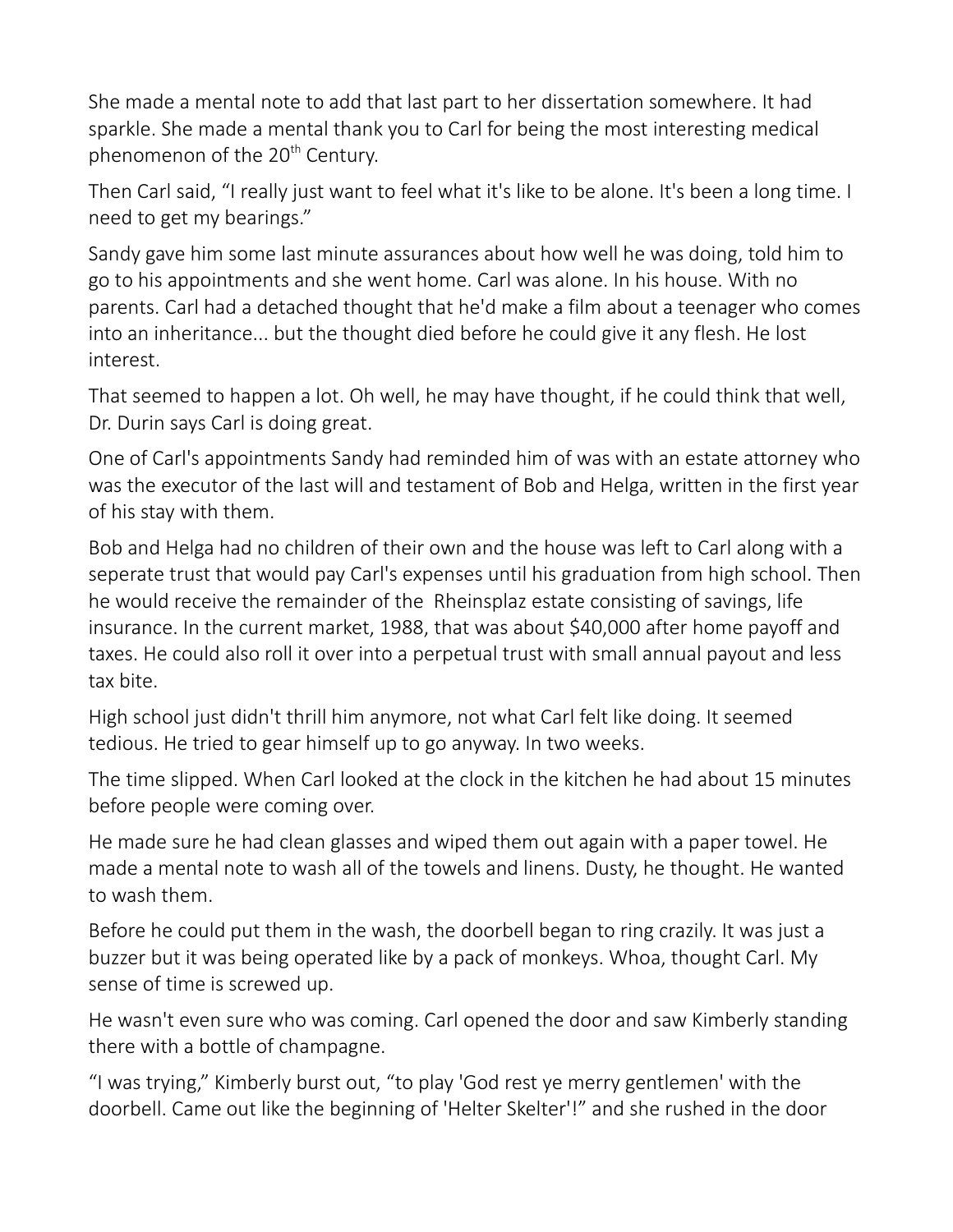hugging him almost off his feet.

Carl got his clean dusted glasses and they opened the champagne.

"I don't think anybody else is coming tonight," said Kimberly. "Park is on the road. Everybody else is either working or out of town. They'll come by later now that you are back. I worked today but the store closes at 6."

Carl opened the chips he bought on the way home from the hospital and they sipped and ate, Carl telling her about life in the hospital and Kimberly talked about changes that had been made at JBHS.

"The school district fired the principal and the new guy got rid of almost half the teachers," she said. "Dave is gone. You know they've wanted to clamp down on things there for a while. Too much freedom. I was glad to leave when I graduated last year."

It had been quite a while since he had alcohol. One glass and he was feeling very wobbly. Kimberly picked up the bottle to pour a second glass.

"I don't think I can drink more of this," Carl said, "I worried about my ability to stand up."

"Well, I'm having more," Kimberly said as she filled her glass back up. "I've been working since 8 o'clock and I'm super excited to see you back home. Is it odd being back here with your foster parents gone?"

"It's very weird," said Carl. "It's like they are still here. Nothing is different. I expect them to come in the door any moment."

Kimberly drank her glass down in one gulp. Carl looked pensive for a moment.

"I want you to tell me something, Kimberly," he said. "I look so different. I don't even recognize myself when I see my face in the mirror. Am I really ugly?"

Kimberly gave him a long and direct look before she spoke.

"Not a bit," she said. "You look much older, but to be honest, you are super sexy. You look like a man's man. And the beard is – well, movie star hot."

She took his hand in hers.

"I have really liked you for a long time. When I was with Park I used to fantasize about cheating on him with you. There. I said it."

Carl's head was swimming from the booze but her words sent it spinning.

Without thinking he said, "I'm a virgin."

"Park and I never went all the way," said Kimberly, "I think he just really didn't want to. But I'm a pretty good kisser."

With that he leaned toward her and their lips met. She climbed up in his lap and kissed